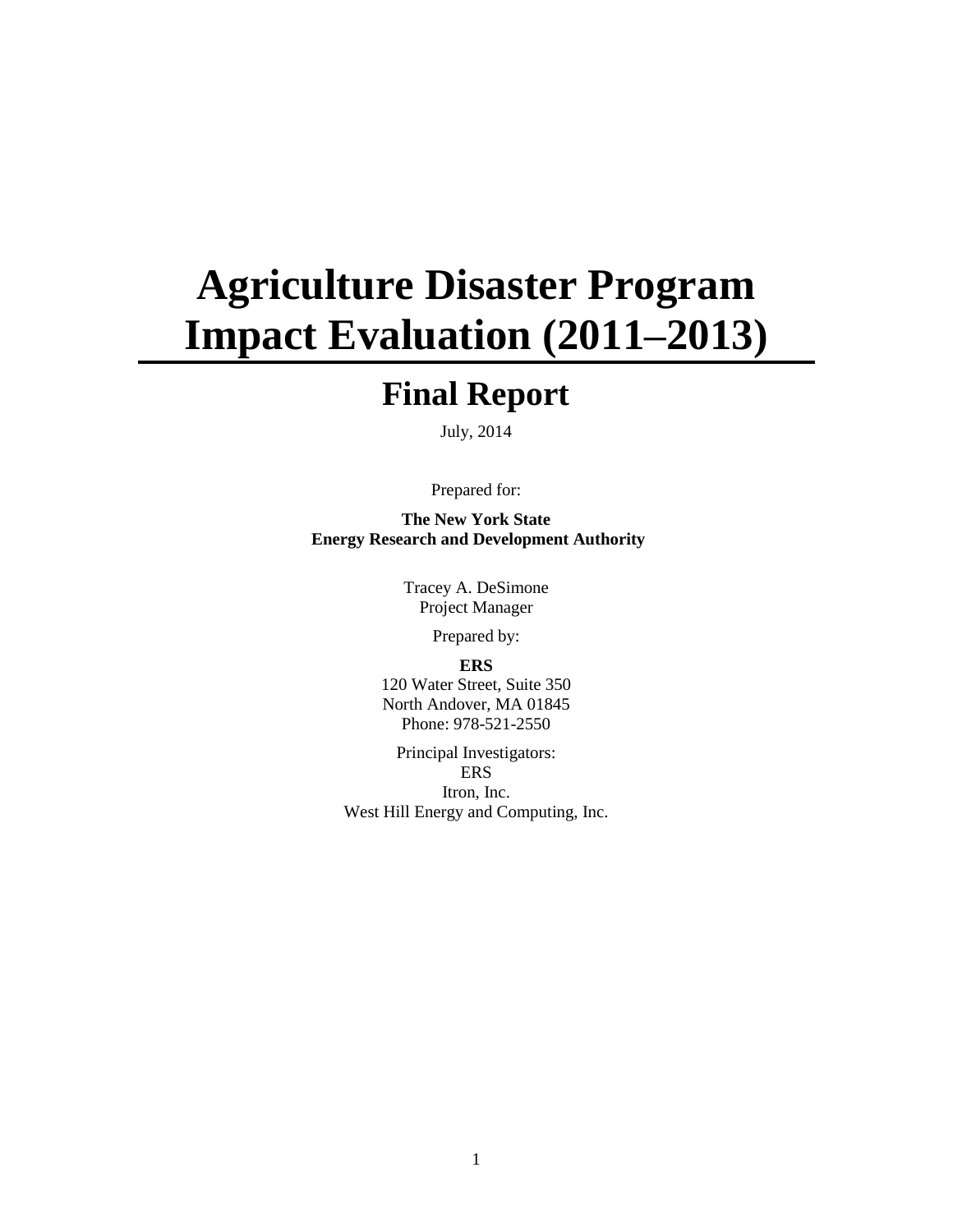#### **NOTICE**

This report was prepared by ERS and its subcontractors Itron and West Hill Energy, in the course of performing work contracted for and sponsored by the New York State Energy Research and Development Authority (hereinafter the "NYSERDA").The opinions expressed in this report do not necessarily reflect those of NYSERDA or the State of New York, and reference to any specific product, service, process, or method does not constitute an implied or expressed recommendation or endorsement of it. Further, NYSERDA, the State of New York, and the contractor make no warranties or representations, expressed or implied, as to the fitness for particular purpose or merchantability of any product, apparatus, or service, or the usefulness, completeness, or accuracy of any processes, methods, or other information contained, described, disclosed, or referred to in this report. NYSERDA, the State of New York, and the contractor make no representation that the use of any product, apparatus, process, method, or other information will not infringe upon privately owned rights and will assume no liability for any loss, injury, or damage resulting from, or occurring in connection with, the use of information constrained, described, disclosed, or referred to in this report.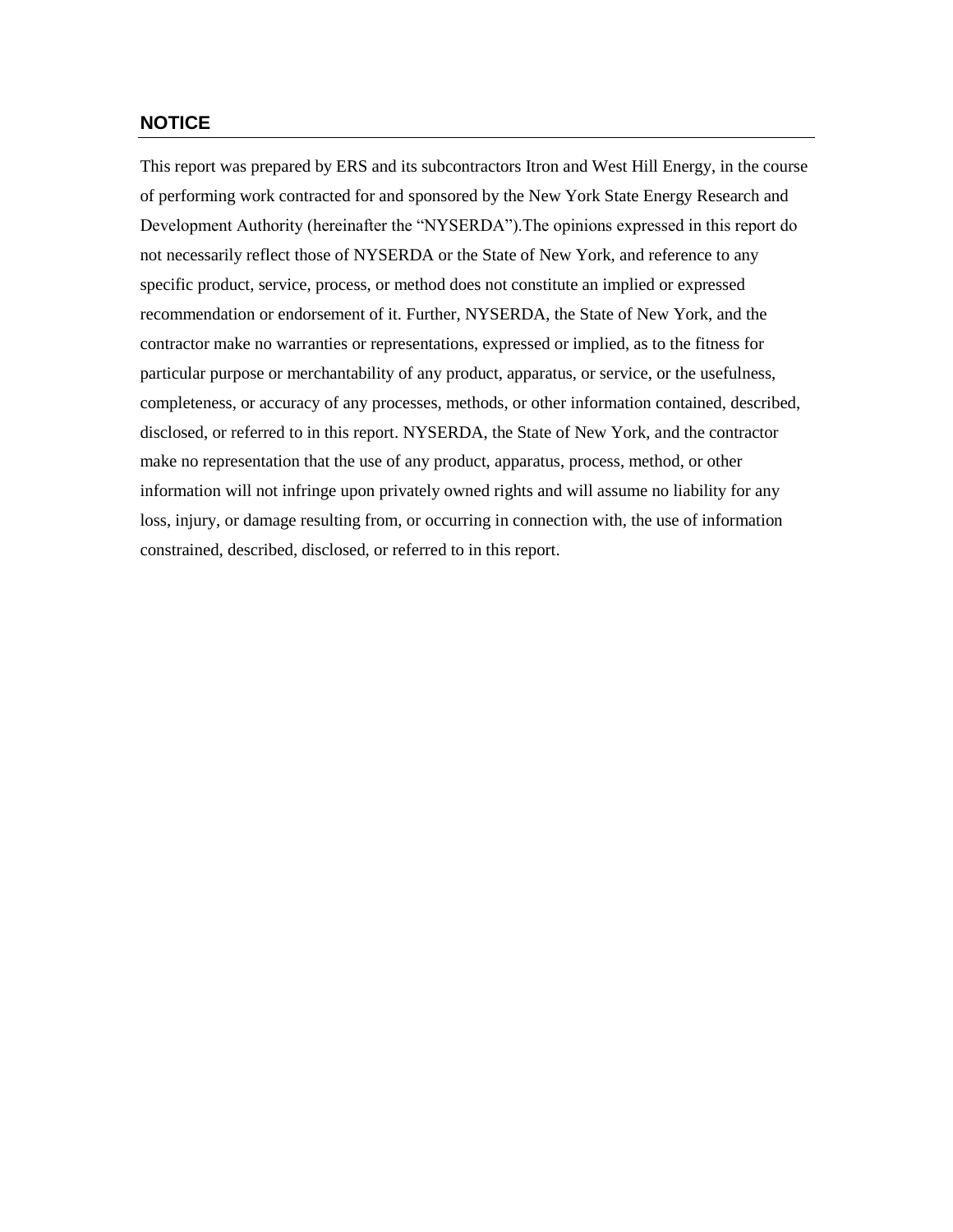#### **ABSTRACT**

This report describes the impact evaluation of the Agriculture Disaster Energy Efficiency Program (the ADEEP or, the Program). NYSERDA established the Program in 2012 to help agricultural producers whose equipment was damaged or lost due to Hurricane Irene (August 2011) and Tropical Storm Lee (September 2011). The Program electric realization rate and netto-gross rate are 0.54 and 0.73, respectively; the natural gas realization rate and net-to-gross rate are 1.21 and 1.00, respectively. The rates were determined through on-site measurement and verification and interviews with farm operators.

The Program's greatest accomplishment may have been returning farms to production in the aftermath of two major storms. About one-third of the owners reported that they might have gone out of business without the Program. Those farms reporting the largest benefits tended to be the smallest operators (in terms of number of employees), and they may have had few other resources to help them weather the loss. The Program was effective in identifying farms in distress and in delivering aid quickly.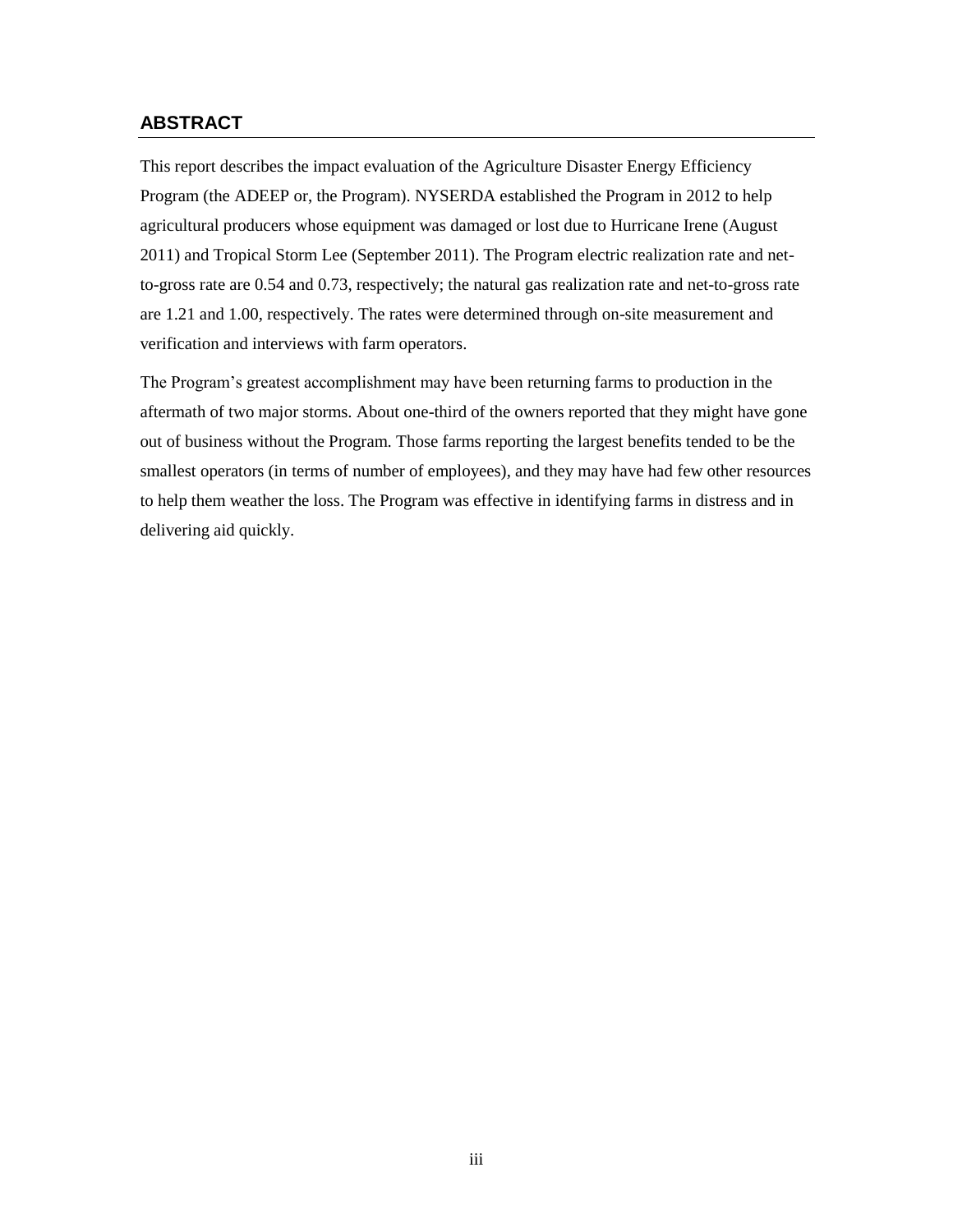#### **ACKNOWLEDGMENTS**

This work plan was prepared by the Impact Evaluation Team led by ERS with Sorin Ioan as the project manager and Susan Haselhorst as the director in charge. ERS is the lead for the on-site engineering M&V effort. Kathryn Parlin of West Hill Energy is the sample design lead, and Jennifer Fagan of Itron is the lead for program attribution. The Impact Evaluation Team wishes to acknowledge the significant contribution of NYSERDA project manager Tracey A. DeSimone, the input of the NYSERDA impact staff, and also the valuable suggestions provided by Bill Saxonis of the DPS and its consultants, Ralph Prahl and Rick Ridge of TecMarket Works.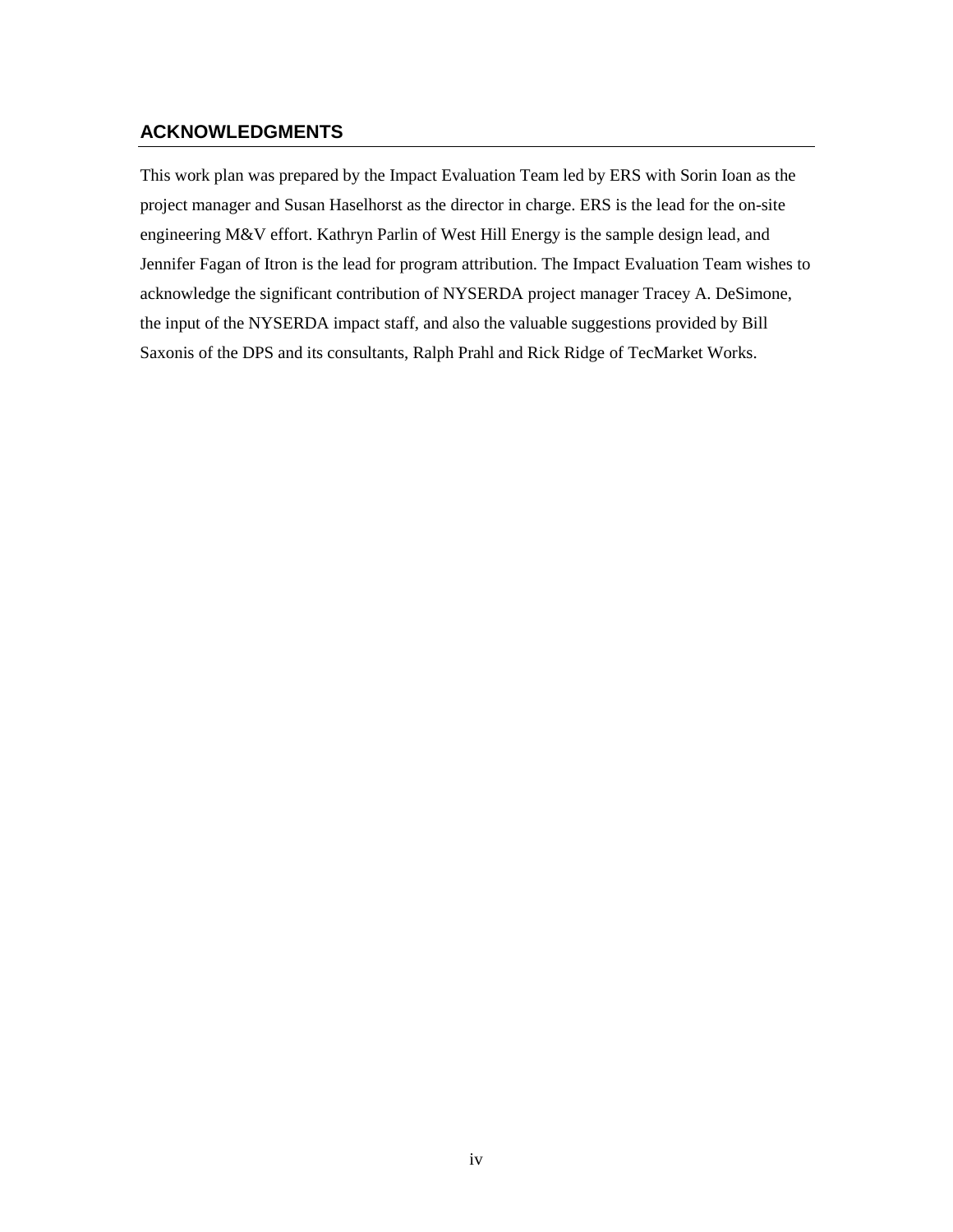## **TABLE OF CONTENTS**

| 1.2.2                                                                 |  |
|-----------------------------------------------------------------------|--|
|                                                                       |  |
|                                                                       |  |
|                                                                       |  |
| 2.1.1                                                                 |  |
|                                                                       |  |
|                                                                       |  |
|                                                                       |  |
|                                                                       |  |
| 3.1.1                                                                 |  |
| 3.1.2                                                                 |  |
|                                                                       |  |
| General On-Site Survey and Data Collection Process 13<br>3.2.1        |  |
| 3.2.2                                                                 |  |
| 3.2.3                                                                 |  |
| 3.2.4                                                                 |  |
| Other Fuel Savings and Greenhouse Gas Emission Reductions 16<br>3.2.5 |  |
|                                                                       |  |
|                                                                       |  |
|                                                                       |  |
| 4.1.1                                                                 |  |
| 4.1.2                                                                 |  |
| 4.1.3                                                                 |  |
| 4.1.4                                                                 |  |
|                                                                       |  |
|                                                                       |  |
|                                                                       |  |
|                                                                       |  |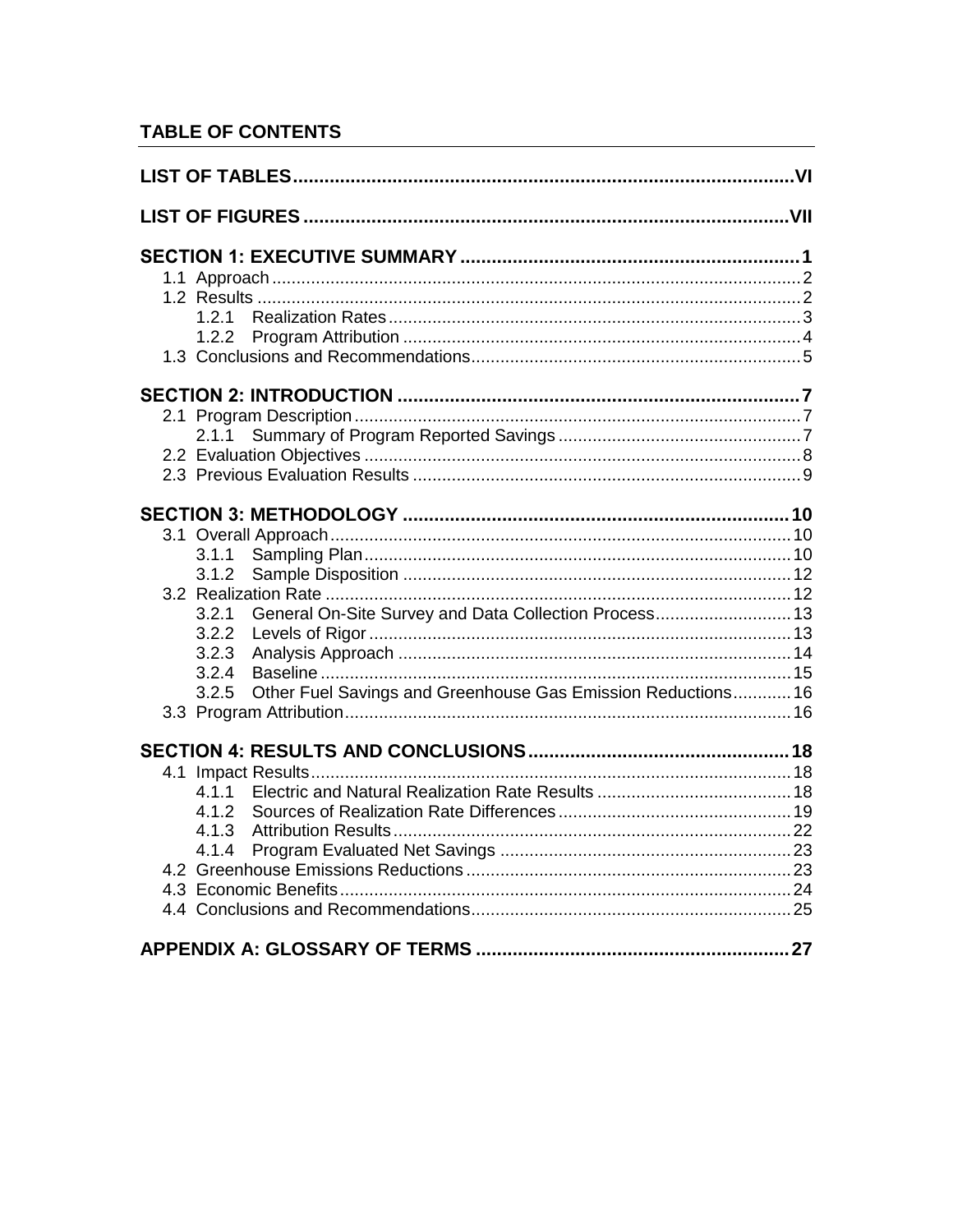## <span id="page-5-0"></span>**LIST OF TABLES**

| Table 1-1. Agricultural Disaster Energy Efficiency Program Impact Evaluation Results for  |  |
|-------------------------------------------------------------------------------------------|--|
|                                                                                           |  |
|                                                                                           |  |
|                                                                                           |  |
|                                                                                           |  |
| Table 2-1. ADEEP Reported Savings for Installed Measures by Farm Type through December    |  |
| Table 2-2. ADEEP Reported Savings for Installed Measures by Measure Type through December |  |
|                                                                                           |  |
|                                                                                           |  |
| Table 3-3. ADEEP Summary of On-Site Sample Components for Electric Energy Savings         |  |
|                                                                                           |  |
|                                                                                           |  |
|                                                                                           |  |
|                                                                                           |  |
|                                                                                           |  |
|                                                                                           |  |
|                                                                                           |  |
|                                                                                           |  |
|                                                                                           |  |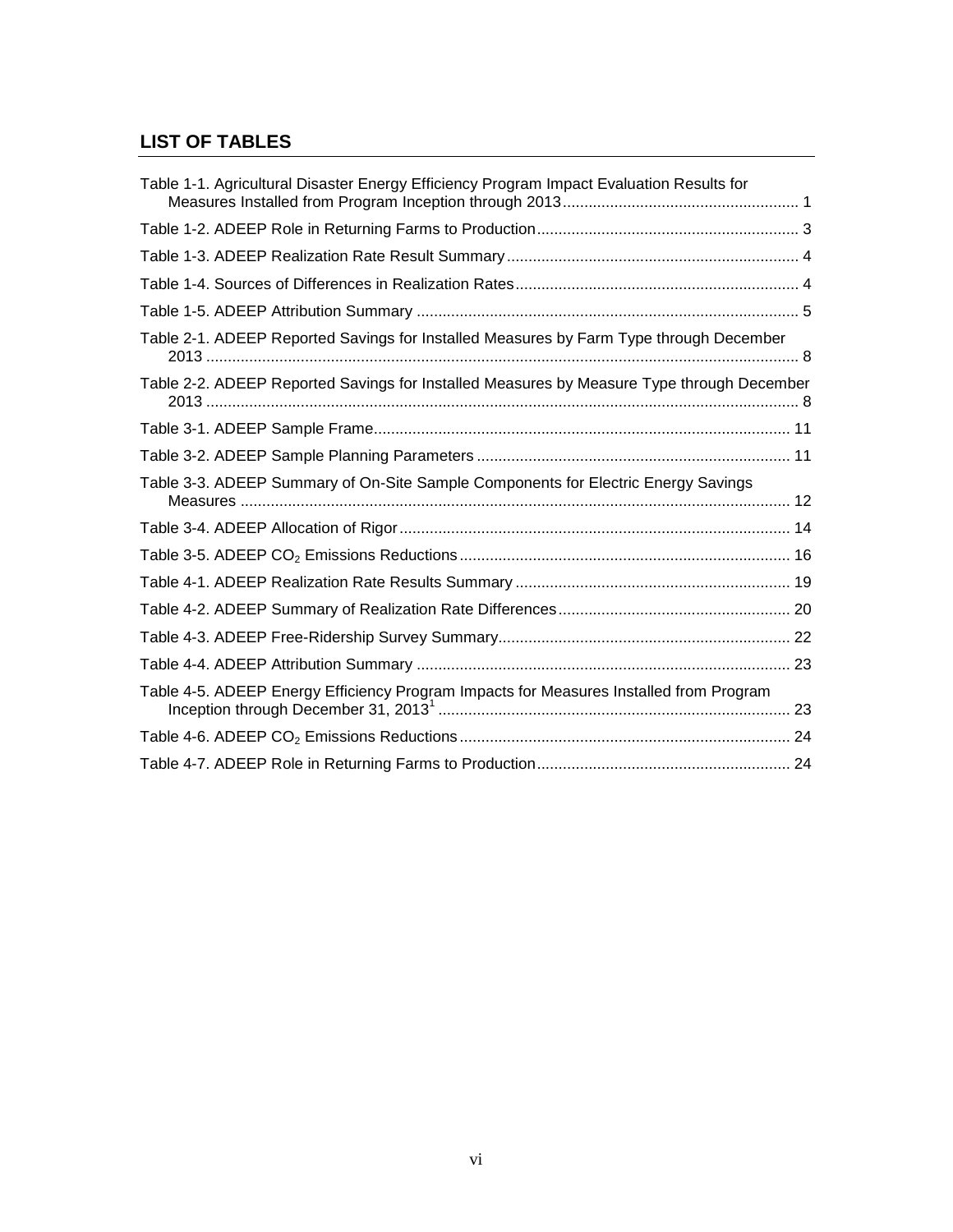## <span id="page-6-0"></span>**LIST OF FIGURES**

| Figure 4-3. ADEEP Electric Energy Impact – Sources of Realization Rate Differences 20     |  |
|-------------------------------------------------------------------------------------------|--|
| Figure 4-4. ADEEP Natural Gas Energy Impact – Sources of Realization Rate Differences  20 |  |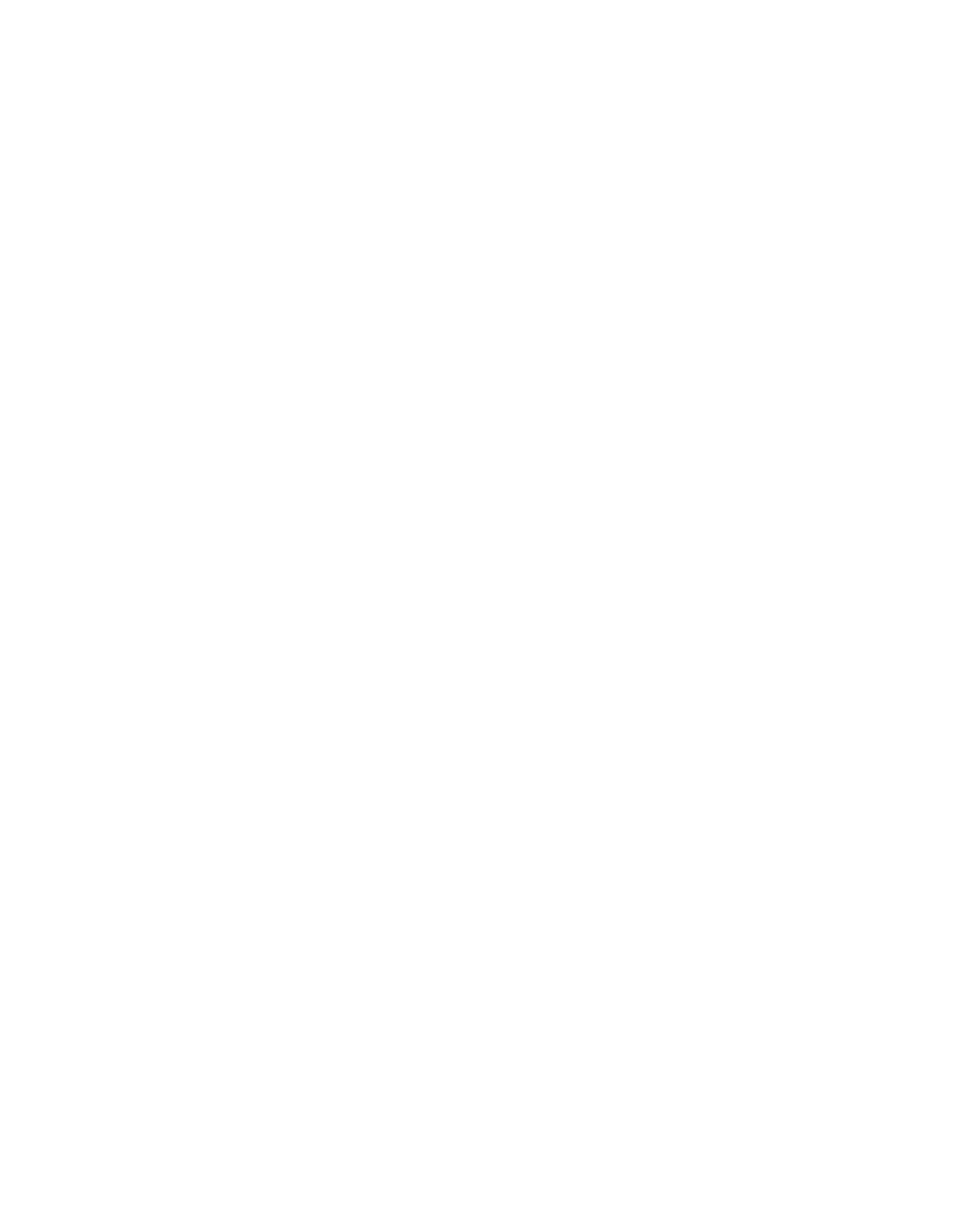#### <span id="page-8-0"></span>**SECTION 1: EXECUTIVE SUMMARY**

This report describes the impact evaluation of the Agriculture Disaster Energy Efficiency Program (the ADEEP or, the Program). NYSERDA established the Program in 2012 to help farm producers whose equipment was damaged or lost due to Hurricane Irene (August 2011) and Tropical Storm Lee (September 2011) with energy efficient equipment. The Program's rapid rollout was in part accomplished by utilizing the measures, vendors, and relationships of the existing Agricultural Energy Efficiency Program. The goal of the Program was to bring farm operations back online as quickly as possible and to acquire this unique opportunity to generate long-term savings for the farmers by incentivizing the installation of energy efficient equipment.

During the period of October 2011 through April 2012, applications were accepted from 63 farms in 20 counties and included greenhouses, nurseries, orchards, and horse, vegetable, dairy, and poultry farms. In total, \$3,932,892 was encumbered to replace damaged production equipment with high efficiency systems, with a projected annual savings of 1,077,061 kWh and 4,843 MMBtu of natural gas. Approximately 88% of the Program committed electric measures and all of the natural gas measures were installed by the end of 2013; this is the population that was evaluated.

The primary objective of this impact evaluation was to determine the net savings that resulted from the Program. Another important objective was to examine the effectiveness of the Program in aiding farms that had been impacted by the hurricane and tropical storm. [Table 1-1](#page-8-1) summarizes the net savings for measures installed through 2013.

| <b>Metric</b>                           | Electric $Energy1$ (kWh) | Natural Gas <sup>1</sup> (MMBtu) |
|-----------------------------------------|--------------------------|----------------------------------|
| A - Reported savings                    | 944,669                  | 4,843                            |
| B - Realization rate                    | 0.54                     | 1.21                             |
| C - Evaluated gross savings (A x B)     | 510,121                  | 5,860                            |
| D - Net-to-gross ratio                  | 0.73                     | 1.00                             |
| $E$ - Evaluated net savings (C x D)     | 372,389                  | 5,860                            |
| Net savings precision at 90% confidence | ±35%                     | No sampling error                |

<span id="page-8-1"></span>**Table 1-1. Agricultural Disaster Energy Efficiency Program Impact Evaluation Results for Measures Installed from Program Inception through 2013** 

 $1$  Peak demand savings and fossil fuel savings were estimated to be 18 kW and 790 MMBtu, respectvely. The Program's greatest accomplishment may have been returning farms to production in the aftermath of two major storms. About one-third of the owners reported that they might have gone out of business without the Program. Those farms reporting the largest benefits tended to be the smallest operators (in terms of number of employees), and they may have had few other resources to help them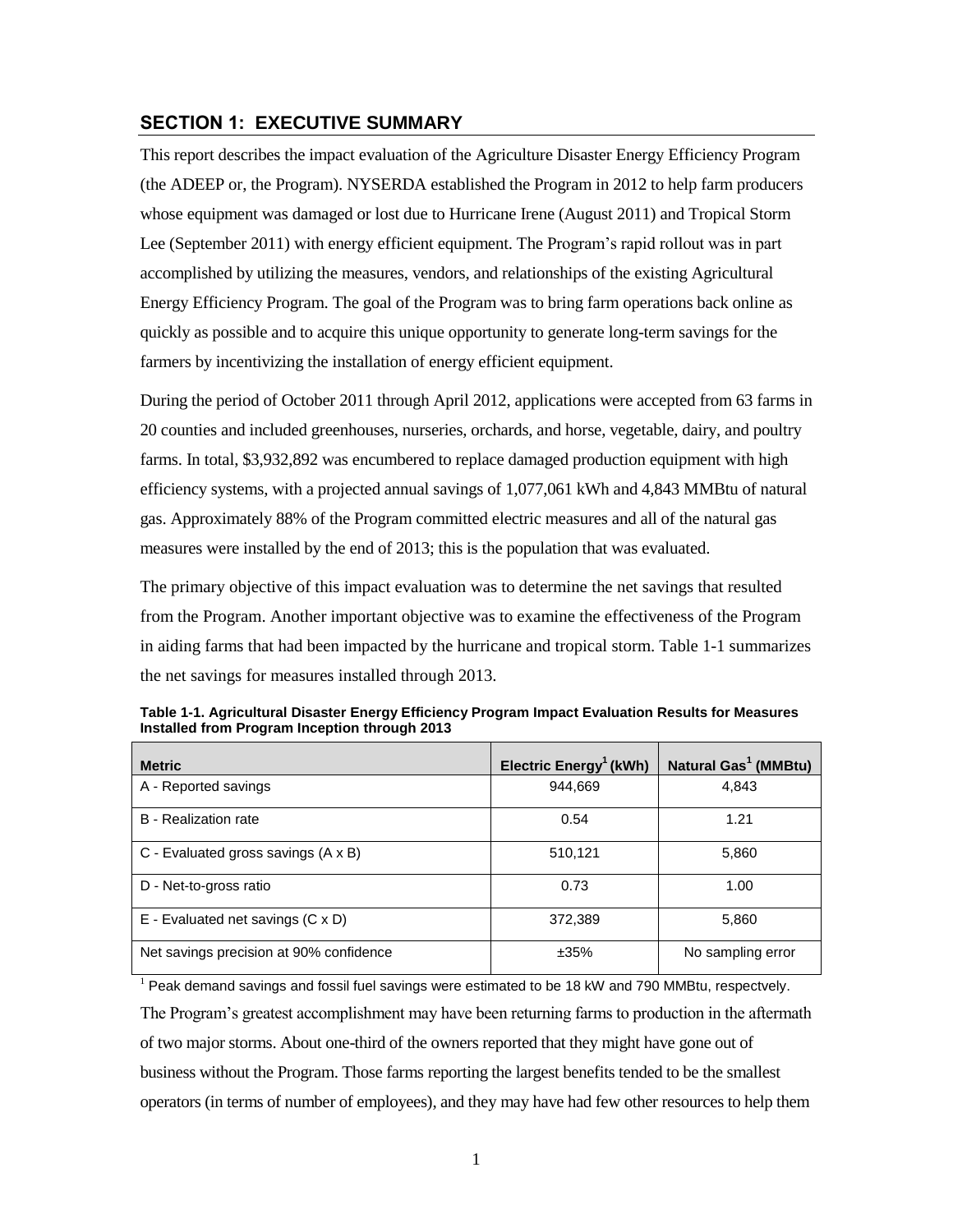weather the loss. The Program was effective in identifying farms in distress and in delivering aid quickly.

#### <span id="page-9-0"></span>**1.1 APPROACH**

The evaluation determined the realization rate (RR) and net-to-gross ratio (NTGR) for electric and natural gas energy through on-site metering and verification activities at a statistically selected sample of 21 sites.

The on-site evaluation activities consisted of interviews with the farm staff (usually the owner), verification of the installed equipment and operation, and metering of select equipment for periods of two to eight weeks. The site-collected data, in conjunction with project files, engineering analysis, billing data, and secondary research, was used to establish energy savings.

The owner interviews were used to establish what the farm would have installed without the Program. The interviews were also used to collect feedback from the owner on how the Program helped the farms to resume business after the two big storms.

The methods utilized in this evaluation comport with the current New York Department of Public Service (DPS) Energy Efficiency Portfolio Standard (EEPS) evaluation guidelines.<sup>1</sup>

#### <span id="page-9-1"></span>**1.2 RESULTS**

 $\overline{\phantom{a}}$ 

The Program was created in response to two back-to-back natural disasters in 2011 that had profoundly affected the farming community in New York State. While NYSERDA's existing Agricultural Energy Efficiency Program specifically targets farms and provides substantial incentives of up to 75% of the installed cost of approved measures, it was fully subscribed at the time of the events and was closed to further participation. The ADEEP was established to provide crisis funding for this sector along with a rapid deployment plan to offer immediate relief to distressed farms. NYSERDA designed and implemented the ADEEP using the existing networks established by the Agricultural Energy Efficiency Program.

During the on-site interviews, the evaluators asked the owner about the role the Program played in returning the farm to production. The interviewers heard repeatedly how important this assistance was to the farms' resumption of normal operation. To quote the feedback given by one particular farm owner: "It was a major role; otherwise, we would have gone out of business." The

<sup>&</sup>lt;sup>1</sup> Evaluation Plan Guidance for EEPS Program Administrators, November, 2012,

[http://www3.dps.ny.gov/W/PSCWeb.nsf/96f0fec0b45a3c6485257688006a701a/766a83dce56eca35852576da006d79a7](http://www3.dps.ny.gov/W/PSCWeb.nsf/96f0fec0b45a3c6485257688006a701a/766a83dce56eca35852576da006d79a7/$FILE/NY_Eval_Guidance_Aug_2013.pdf) */***\$FILE/NY\_Eval\_Guidance\_Aug\_2013.pdf**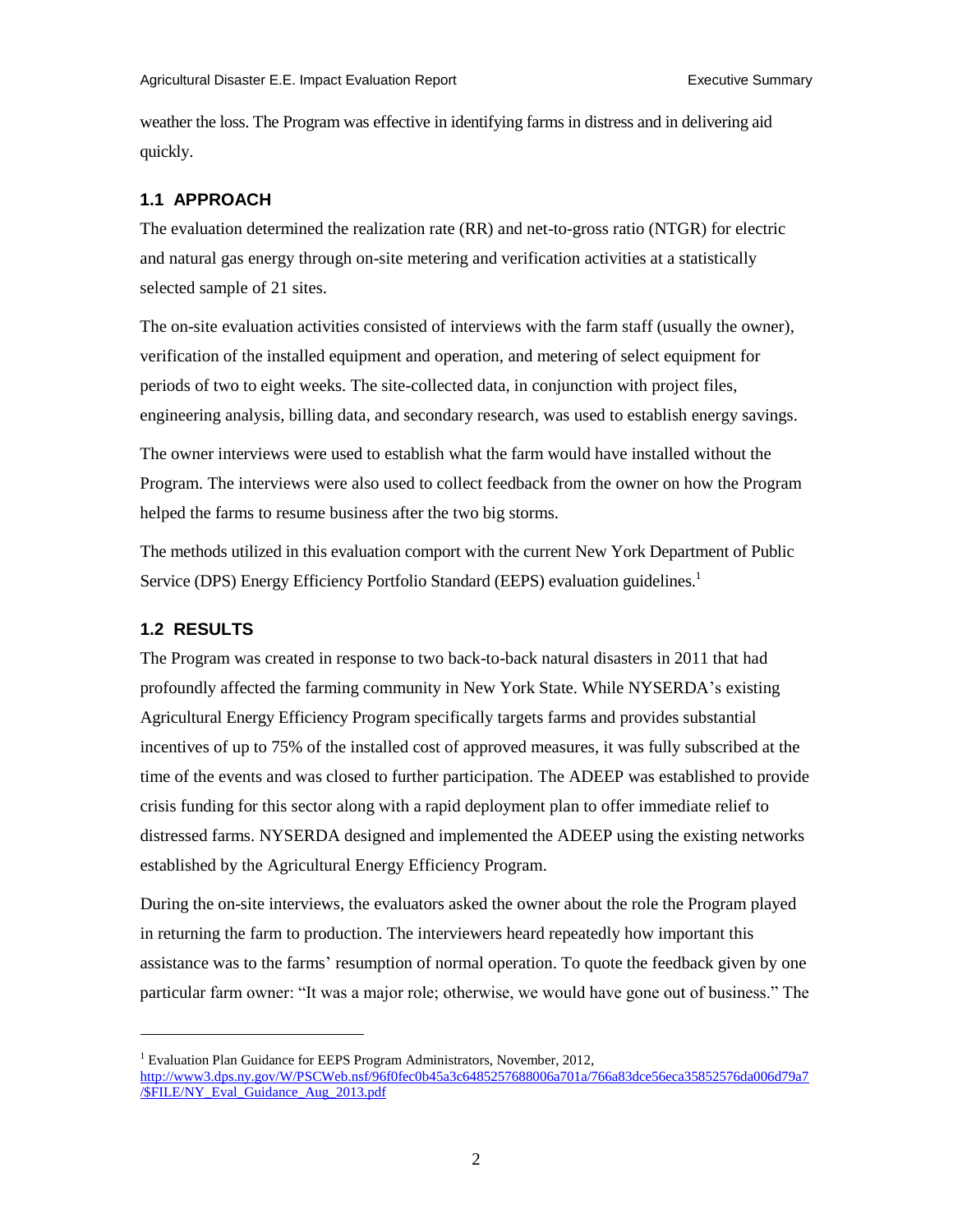assistance seemed to be particularly important to the smaller operators (as measured by number of employees). Approximately 94 employees kept their jobs because of the Program's support. The findings are presented in Table 1-2.

| <b>Status</b>                                                             | <b>Farms That May</b><br>Have Gone out of<br><b>Business without</b><br>the Program | <b>Farms That Went</b><br><b>Back into Production</b><br><b>Earlier Due to the</b><br><b>Program</b> | <b>Farms for Which the</b><br><b>Program Did Not</b><br><b>Impact the Return to</b><br><b>Production</b> |  |  |  |  |
|---------------------------------------------------------------------------|-------------------------------------------------------------------------------------|------------------------------------------------------------------------------------------------------|----------------------------------------------------------------------------------------------------------|--|--|--|--|
|                                                                           | <b>Sites</b>                                                                        |                                                                                                      |                                                                                                          |  |  |  |  |
| Number of sites (of 21 sampled<br>sites)                                  |                                                                                     | 5                                                                                                    | 8                                                                                                        |  |  |  |  |
| <b>Employees</b>                                                          |                                                                                     |                                                                                                      |                                                                                                          |  |  |  |  |
| Average number of employees<br>per sample site                            | 6                                                                                   | 10                                                                                                   | 23                                                                                                       |  |  |  |  |
| Aggregate number of<br>employees at farms<br>participating in the Program | 94                                                                                  | 167                                                                                                  | 170                                                                                                      |  |  |  |  |

<span id="page-10-1"></span>

 $1$  Excludes a very large participant with 750 employees. This location reported that production was not impacted by the Program.

The Program succeeded in a primary goal: helping farms recover. The Program also played an important role in helping the participating farms to upgrade damaged equipment and to increase production capacity. Most of the farm owners indicated that without the Program, they would not have installed the same type of energy efficient equipment. Their options without the incentives would have been to repair the damaged equipment or to install the lowest-cost alternative available.

Six of the owners, or about a third surveyed, reported that the new technology was not only energy efficient but positioned the farms to increase production capacity should they choose to do so in the future. As an example, one owner noted that the improved ventilation technology increased an onion barn's ability to store and cure onions by  $30\% - 40\%$ .

#### <span id="page-10-0"></span>**1.2.1 Realization Rates**

The RR measures the difference between the program-reported savings and the evaluated savings and is calculated as follows:

#### Realization rate = Evaluated savings/Reported savings

Table 1-3 shows the aggregate RRs for the Program determined from on-site M&V activities at the sampled farms. The Program population consisted of the 58 farms that had completed one or more measures by the end of 2013. Because the Program does not track electric demand, an RR could not be calculated for this component.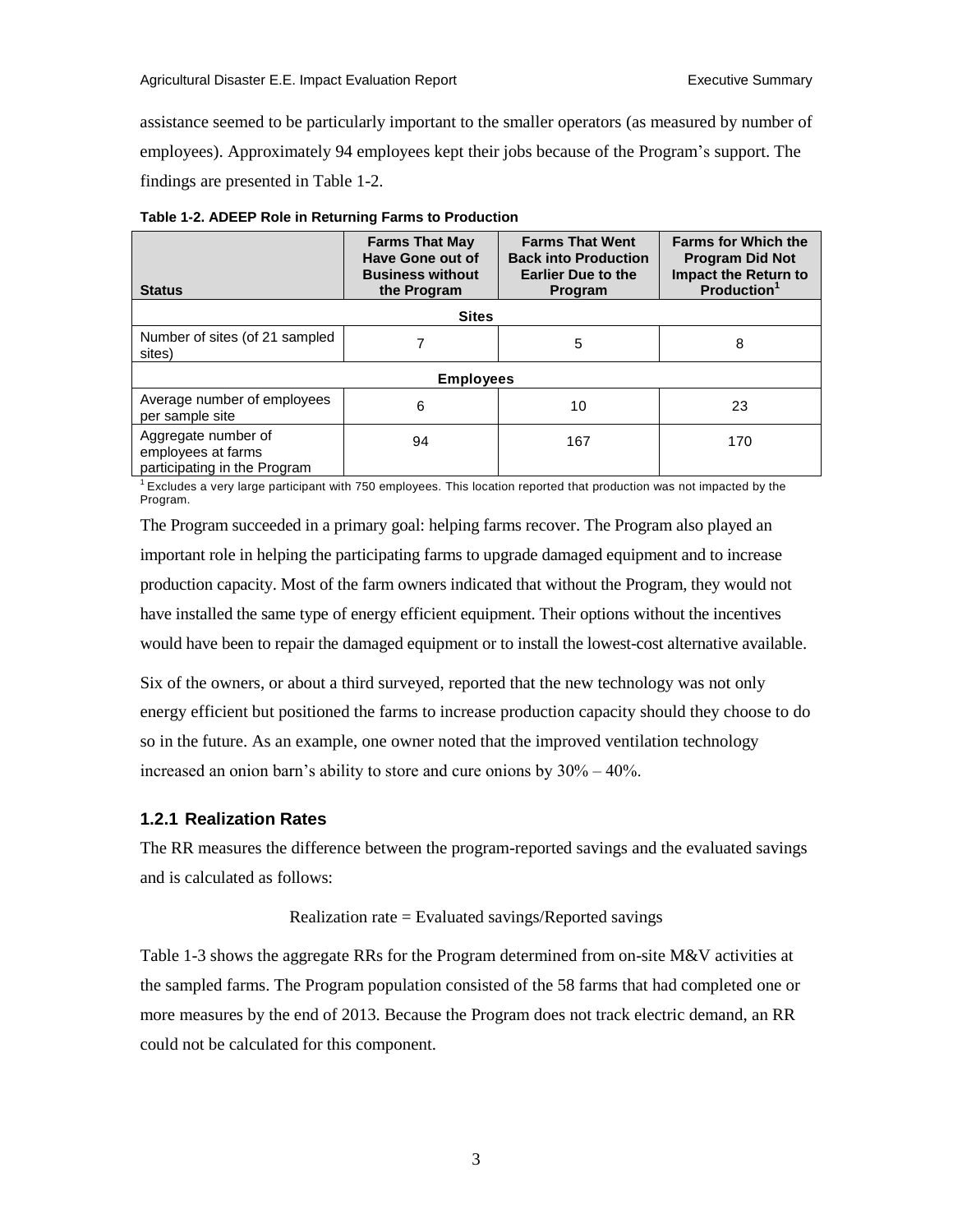#### <span id="page-11-1"></span>**Table 1-3. ADEEP Realization Rate Result Summary**

| <b>Program Component</b> | <b>Sites</b> | <b>Sample</b> | RR   |  |
|--------------------------|--------------|---------------|------|--|
| Electric energy          |              | 20            | 0.54 |  |
| Natural gas energy       |              |               |      |  |

<sup>1</sup> Three of the participants installed measures that impacted both electric energy and natural gas consumption.

Table 1-4 summarizes the factors that led to changes in the RRs. The single largest source of differences between the program-reported and evaluated gross electric energy savings was the approach used to report impacts for fuel-switching projects. Five evaluated measures assumed electricity was consumed by the preinstalled equipment; however the equipment was actually fueled by gasoline or diesel so there were fossil fuel savings, but not electric savings. The high RR of the natural gas measures was driven by the use of a non-site-specific deemed savings, which underestimated the savings significantly for one of the natural gas measures.

#### <span id="page-11-2"></span>**Table 1-4. Sources of Differences in Realization Rates Difference Category Number of Observations Net Impact Difference (kWh/MMBtu) Program Realization Rate % Change Electric Savings** Fuel switching  $\begin{array}{ccc} -27\% \\ -27\% \end{array}$ Hours of operation 19 (37,787) -4% Deemed savings 8 (66,127) -7% Baseline 4 (28,340) -3% Quantity/capacity **11** (37,787)  $\vert$  -4% As-built efficiency and the set of the set of the set of the set of the set of the set of the set of the set o **Total 53 (434,548) -46% Natural Gas Savings**

Use of deemed savings value 1 1 1 2,422 50% Load profile 1 (48) | -1% Hours of operation **1** (1,356) -28% **Total 3 1,017 21%**

N/A = Not applicable

#### <span id="page-11-0"></span>**1.2.2 Program Attribution**

The NTGR indicates the savings proportion of savings induced by the program, above and beyond the level of efficiency investment and/or changes to control practices that would have occurred in the absence of the Program. The evaluators determined free ridership (FR) and inside spillover (ISO) from owner interviews conducted at the sampled farms. The evaluators concluded that neither outside spillover (OSO) nor nonparticipant spillover (NPSO) was likely to be generated by this short-lived and targeted program, so these factors were not researched and are zero for the calculation of NTGR.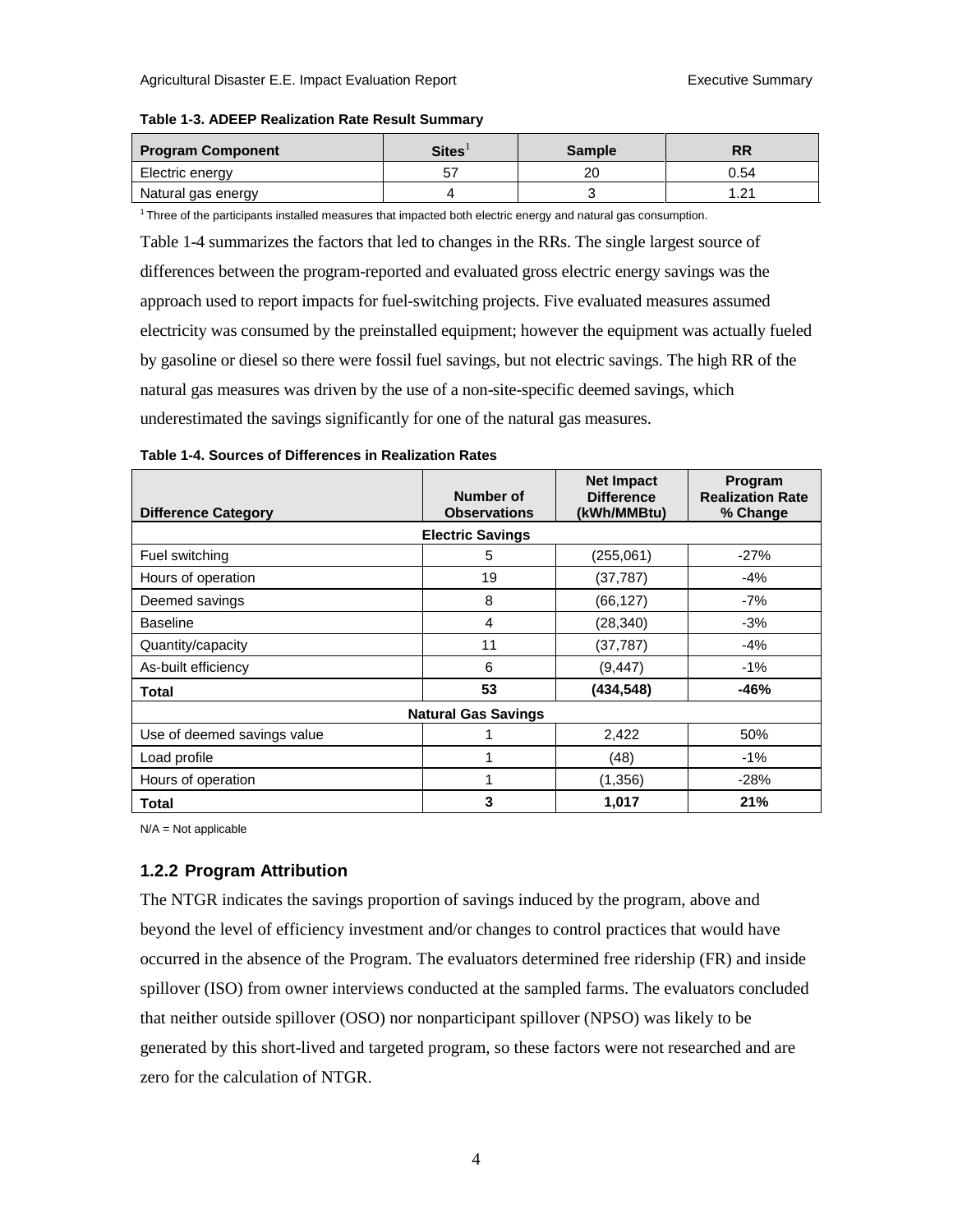The formula for NTGR is:

l

$$
NTGR = 1-FR+ISO+OSO+NPSO2
$$

The results are summarized in Table 1-5.

#### <span id="page-12-1"></span>**Table 1-5. ADEEP Attribution Summary**

| <b>Program Component</b> | Program<br><b>Sites</b> | <b>Sample</b> | FR (%) | ISO (%) | <b>NTGR</b> |
|--------------------------|-------------------------|---------------|--------|---------|-------------|
| Electric energy          | 57                      | 20            | 27%    | 0%      | 0.73        |
| Natural gas              |                         |               | 0%     | 0%      | 1.00        |

1 Three of the participants installed measures that impacted both electric energy and natural gas consumption.

Although only four sites reported FR, one of them accounted for a large percentage of total program savings, leading to a moderately high FR rate. The FR along with a lack of SO for this program yielded a NTGR of 0.73 and 1.00 for electricity and natural gas savings, respectively. The relative precision of the net electric energy impacts is  $\pm 35\%$  at the 90% confidence level. This result falls short of the  $\pm 20\%$  relative precision target for this evaluation due to higher-thanpredicted variability of the results and lower than predicted RR.

#### <span id="page-12-0"></span>**1.3 CONCLUSIONS AND RECOMMENDATIONS**

The Program's greatest accomplishment may have been returning farms to production in the aftermath of two major storms. About one-third of the owners reported that they might have gone out of business without the Program. Those farms reporting the largest benefits tended to be the smallest operators (in terms of number of employees), and they may have had few other resources to help them weather the loss. The Program was effective in identifying farms in distress and in delivering aid quickly.

The new energy efficient technologies also positioned about one-third of the farms for increased production should the farms choose to do so in the future. As an example, the replacement of conventional ceiling-mounted paddle fans with high-volume, low-speed fans increased ventilation rates permitting onion barns to cure more onions in the same volume of space.

There are no recommendations for improving the Program, since the Program was designed to exist for a short period of time and is no longer open. However, since the ADEEP was derived

<sup>&</sup>lt;sup>2</sup> Free ridership (FR) refers to Program participants who would have implemented the Program measure or practice in the absence of the Program. Additional energy efficiency actions that Program participants take inside the dwelling or facility served by the Program are referred to as inside spillover (ISO), while actions participants take or influence at other facilities not directly served by the Program are considered outside spillover (OSO). A nonparticipant who adopted a particular efficiency measure or practice as a result of a utility program is called a free driver and their savings are referred to as nonparticipant spillover (NPSO).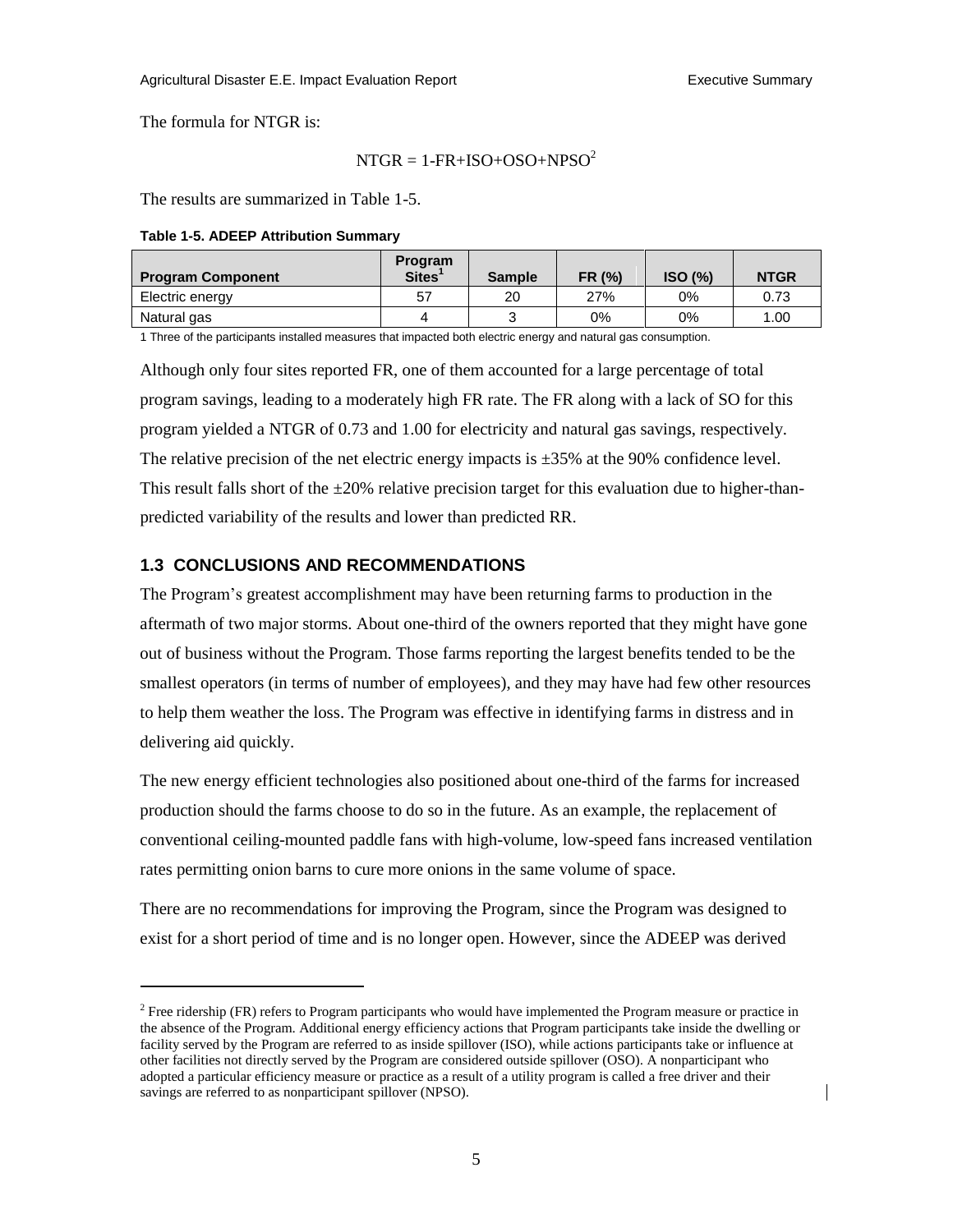from the currently active Agricultural Energy Efficiency Program, the evaluators suggest that program staff review the screening criteria for irrigation pumps to ensure they properly account for the savings from any fuel switching.

The evaluators determined that the ADEEP implementation resulted in 372 MWh net electric energy savings and 5,860 MMBtu net natural gas savings as of December 31, 2013. The Program had a relatively low RR of 0.54 for the electric measures, primarily due to a non-standard approach to estimating savings for fuel-switching measures. The natural gas RR was 1.21. The evaluators also determined that the Program had a moderately high FR rate of 27% for electric measures and was not affected by SO. The Program commensurately reduced greenhouse gas emissions by an estimated 500 tons of  $CO<sub>2</sub>$  annually.

The precision of the electric savings was  $\pm$  35% at the 90% confidence, where the intention had been to achieve  $\pm 20\%$  precision. However, the variation in site level RR was higher than had been projected, in large part due to the variation induced by fuel switching measures.

Since the mix of remaining committed measures is similar to the evaluated mix, the evaluators recommend calculating evaluated savings for any additional installed measures by multiplying the reported savings by the RR and NTGR factors presented in Table 1-1.

6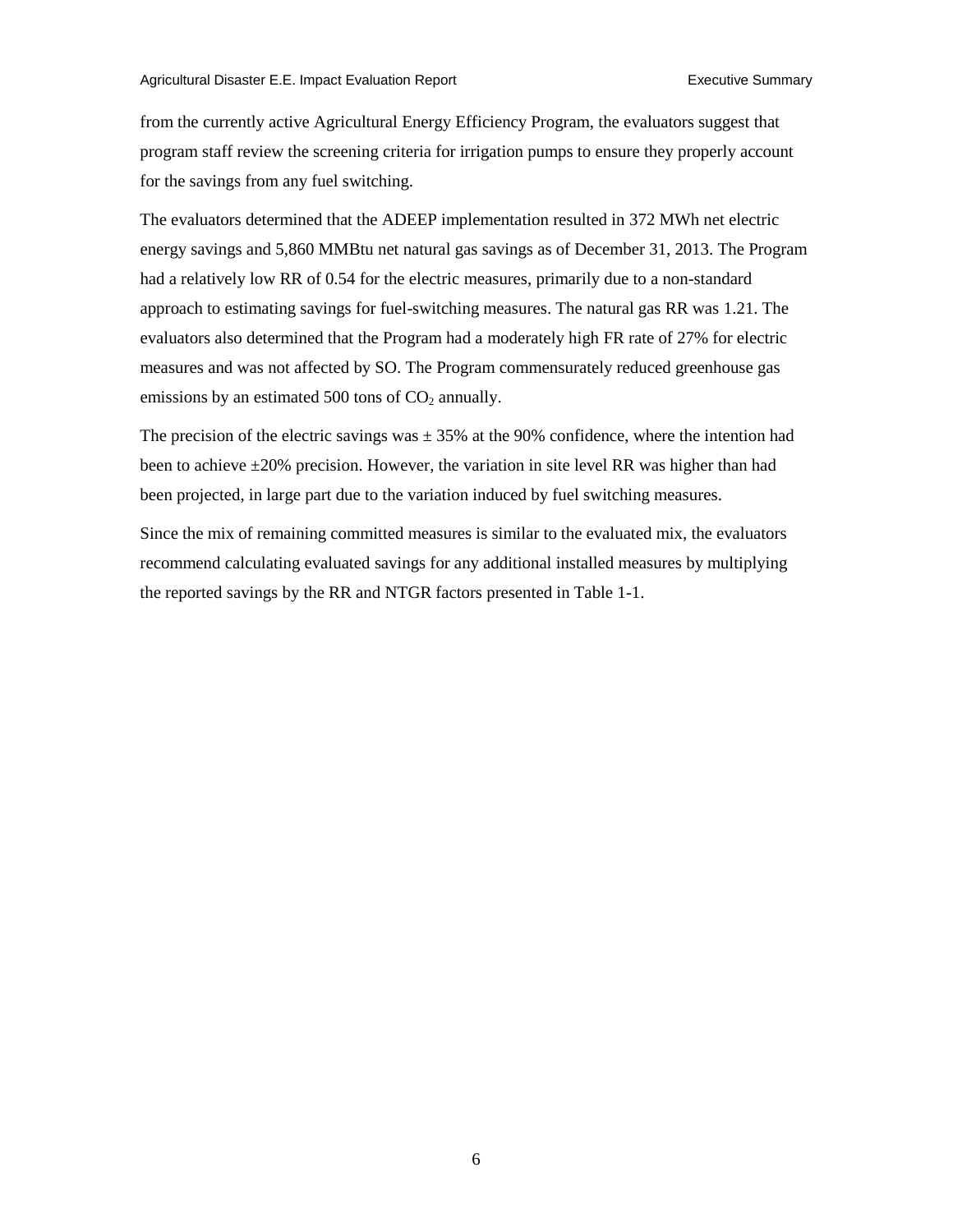#### <span id="page-14-0"></span>**SECTION 2: INTRODUCTION**

The New York Public Service Commission established the Energy Efficiency Portfolio Standard (EEPS) to fund energy efficiency assistance in New York. Customers of Central Hudson Gas and Electric Corporation, Consolidated Edison Company of New York, Inc., New York State Electric and Gas Corporation, Niagara Mohawk Power Corporation d/b/a National Grid, Orange and Rockland Utilities, Rochester Gas and Electric Corporation, Corning Natural Gas Corporation, KeySpan Gas East Corporation d/b/a National Grid, Brooklyn Union Gas Company d/b/a National Grid NY, and National Fuel Gas Distribution Corporation fund EEPS through payment of the System Benefits Charge (SBC) on utility bills.

This section presents the impact evaluation scope and methods.

#### <span id="page-14-1"></span>**2.1 PROGRAM DESCRIPTION**

Hurricane Irene and Tropical Storm Lee did tremendous damage to New York State's farms. Initial federal and state sources of financial aid primarily focused on crop loss and soil conservation. If farms were to survive, many needed to replace equipment and systems damaged or lost due to these disasters.

The ADEEP was developed in 2011 by NYSERDA to assist farms in replacing systems and equipment damaged or lost due to the storm events. The Program worked with agriculture sector stakeholders, such as New York State Department of Agriculture and Markets, New York Farm Bureau, United States Department of Agriculture, Cornell Cooperative Extension, Federal Emergency Management Agency, and equipment dealers, to identify farms in need. The efficiency standards employed were similar to those currently used by the Agriculture Energy Efficiency Program.

The applications included many types of measures such as motor replacements, pump replacements, refrigeration upgrades, space heating and cooling upgrades, control replacements, and process system upgrades. In total, \$3,932,892 was encumbered to assist the damaged farms of New York State.

#### <span id="page-14-2"></span>**2.1.1 Summary of Program Reported Savings**

<span id="page-14-3"></span>As of December 31, 2013, there were 58 sites with one or more completed measures. Table 2-1 presents the reported savings by farm type for the completed measures. The one site with a propane energy savings measure was not installed by the end of 2013.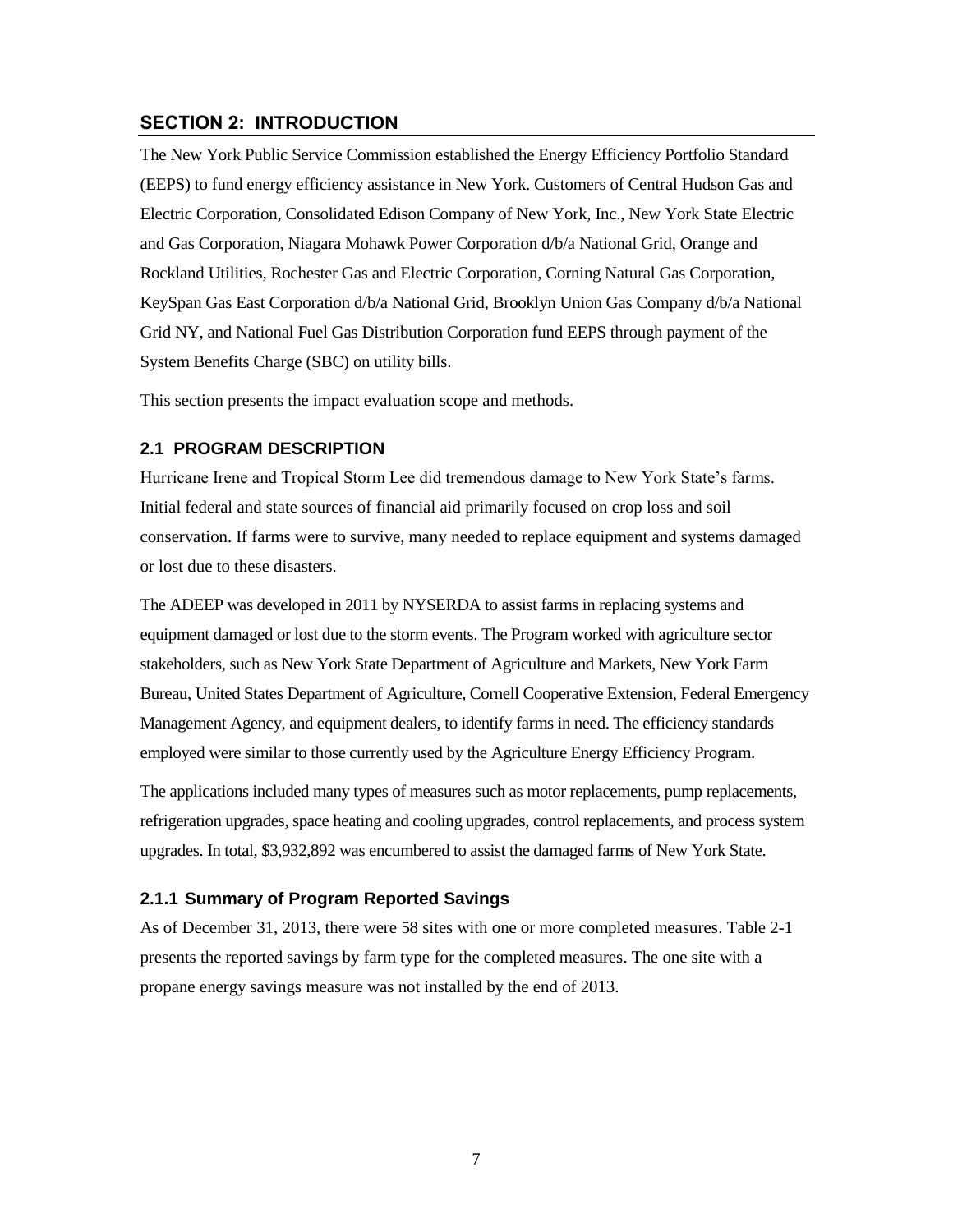| <b>Farm Category</b> | <b>Number of Farms by</b><br>Category | <b>Reported Electric</b><br>Savings (kWh) | <b>Reported Natural Gas</b><br><b>Savings (MMBtu)</b> |
|----------------------|---------------------------------------|-------------------------------------------|-------------------------------------------------------|
| Vegetable            | 18                                    | 340,106                                   |                                                       |
| Dairy                | 16                                    | 271,537                                   | 60                                                    |
| Greenhouse           | 11                                    | 182,428                                   | 4,670                                                 |
| Other                | 5                                     | 83,804                                    | 0                                                     |
| Poultry              | 3                                     | 18,659                                    | 0                                                     |
| Orchard              | 5                                     | 48.134                                    | 113                                                   |
| Program total        | 58                                    | 944,668                                   | 4,843                                                 |

Table 2-2 tabulates the reported savings for installed measures by measure category.

<span id="page-15-1"></span>**Table 2-2. ADEEP Reported Savings for Installed Measures by Measure Type through December 2013**

| <b>Measure Category</b> | Number of<br><b>Measures in</b><br>Each<br>Category | <b>Electric</b><br><b>Savings</b><br>(kWh) | $%$ of<br>Program<br><b>Electric</b><br><b>Savings</b> | <b>Natural Gas</b><br><b>Savings</b><br>(MMBtu) | $%$ of<br>Program<br><b>Natural Gas</b><br><b>Savings</b> |
|-------------------------|-----------------------------------------------------|--------------------------------------------|--------------------------------------------------------|-------------------------------------------------|-----------------------------------------------------------|
| Ventilation             | 11                                                  | 244,814                                    | 26%                                                    | N/A                                             | N/A                                                       |
| Lighting                | 17                                                  | 197,991                                    | 21%                                                    | N/A                                             | N/A                                                       |
| Motors and VSDs         | 33                                                  | 133,873                                    | 14%                                                    | N/A                                             | N/A                                                       |
| Water supply            | 14                                                  | 133,411                                    | 14%                                                    | N/A                                             | N/A                                                       |
| Water heating           | 9                                                   | 92,448                                     | 10%                                                    | N/A                                             | N/A                                                       |
| Product refrigeration   | 21                                                  | 55,743                                     | 6%                                                     | N/A                                             | N/A                                                       |
| Controls                | 3                                                   | 50,959                                     | 5%                                                     | 973                                             | 20%                                                       |
| Dairy refrigeration     | 6                                                   | 22,044                                     | 2%                                                     | N/A                                             | N/A                                                       |
| Process system          | 6                                                   | 5,711                                      | 1%                                                     | N/A                                             | N/A                                                       |
| Building systems        | 1                                                   | 2,525                                      | $0\%$                                                  | N/A                                             | N/A                                                       |
| Photovoltaic            | 1                                                   | 2,064                                      | $0\%$                                                  | N/A                                             | N/A                                                       |
| Space heating           | 5                                                   | 1,532                                      | $0\%$                                                  | 3,870                                           | 80%                                                       |
| Appliances              | 1                                                   | 914                                        | $0\%$                                                  | N/A                                             | N/A                                                       |
| Space cooling           | $\mathfrak{p}$                                      | 640                                        | $0\%$                                                  | N/A                                             | N/A                                                       |
| Total                   | 130                                                 | 944.668                                    | N/A                                                    | 4.843                                           | N/A                                                       |

N/A = Not applicable

The ventilation measure category consists of fan installations in onion curing spaces, greenhouses, and barns and represents 26% of the program installed reported electric energy savings. Together, ventilation and lighting account for about half of the reported electric energy savings. The space heating measure category consists of heating equipment installations in greenhouses and represents about 80% of the program installed natural gas savings.

#### <span id="page-15-0"></span>**2.2 EVALUATION OBJECTIVES**

The objectives of this impact evaluation included the following three tasks: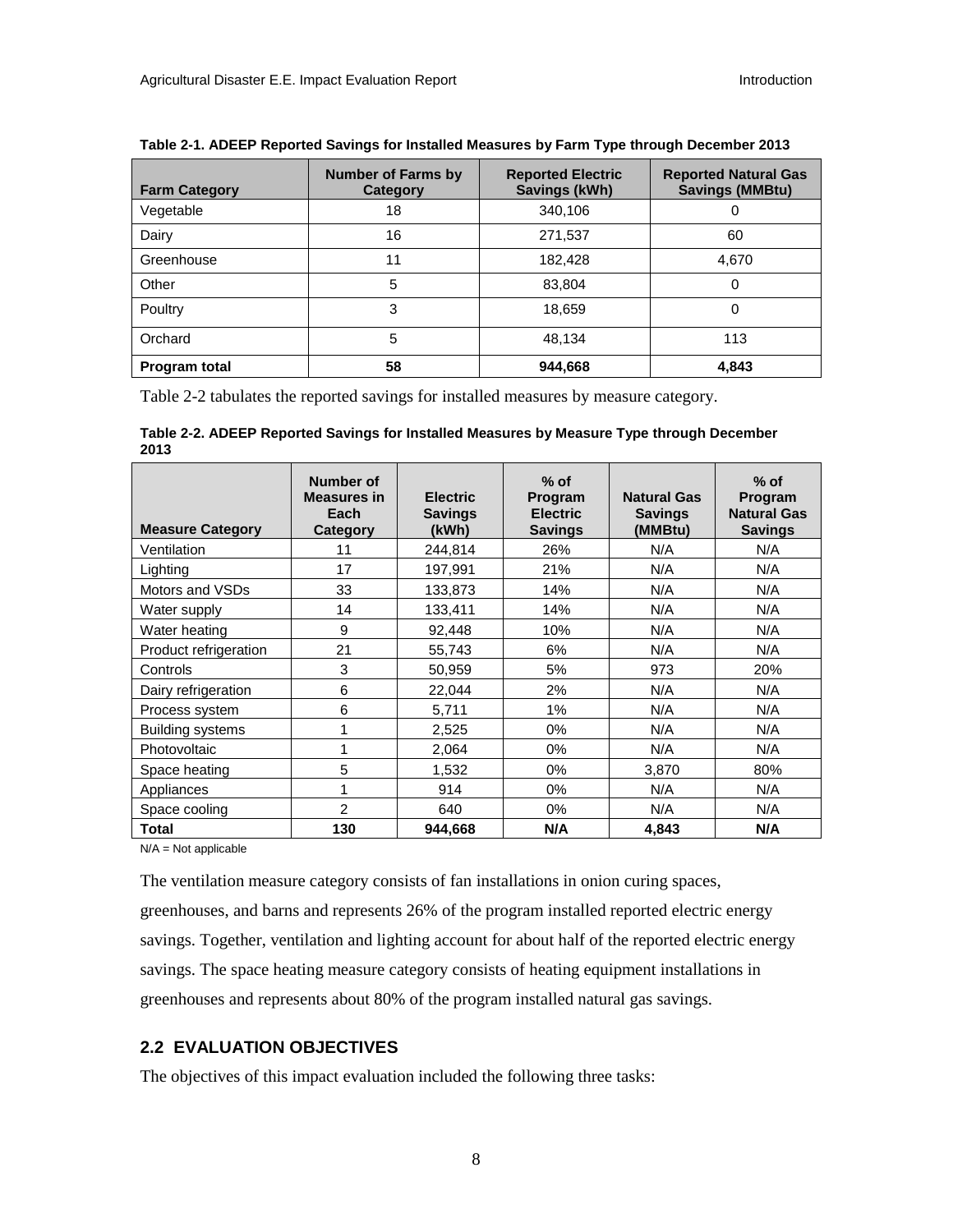- 1. Establish evaluated gross impacts for electricity and natural gas based on a statistically valid sample of sites with on-site M&V.
- 2. Establish net impacts using self-reported surveys.
- 3. Assess the Program's impact in preserving New York farms.

The evaluation also explored the Program's role in disaster relief and captured lessons learned from field observations. Since the Program was designed to address a natural emergency and to exist for only a short period of time, OSO and NPSO were expected to be insignificant and were not researched.

This report complies with the requirements listed in New York Evaluation Plan Guidance for EEPS Program Administrators<sup>3</sup>, which was issued by the DPS and is intended to provide robust, timely, and transparent results. The impact methods are in line with the guidelines of the National Action Plan for Energy Efficiency (NAPEE) Model Energy Efficiency Program Impact Evaluation Guide<sup>4</sup>.

## <span id="page-16-0"></span>**2.3 PREVIOUS EVALUATION RESULTS**

A process evaluation was completed in September 2012 by Research Into Action.<sup>5</sup>

 $\overline{\phantom{a}}$ 

<sup>&</sup>lt;sup>3</sup> <http://www3.dps.ny.gov/W/PSCWeb.nsf/96f0fec0b45a3c6485257688006a701a/766a83dce56eca> 35852576da006d79a7/\$FILE/NY\_Eval\_Guidance\_Aug\_2013.pdf

<sup>&</sup>lt;sup>4</sup> [http://www.epa.gov/cleanenergy/documents/suca/evaluation\\_guide.pdf](http://www.epa.gov/cleanenergy/documents/suca/evaluation_guide.pdf)

<sup>5</sup> [https://www.nyserda.ny.gov/-/media/Files/Publications/PPSER/Program-Evaluation/2012ContractorReports/2012-](https://www.nyserda.ny.gov/-/media/Files/Publications/PPSER/Program-Evaluation/2012ContractorReports/2012-ADP-Agriculture-Program.pdf) [ADP-Agriculture-Program.pdf](https://www.nyserda.ny.gov/-/media/Files/Publications/PPSER/Program-Evaluation/2012ContractorReports/2012-ADP-Agriculture-Program.pdf)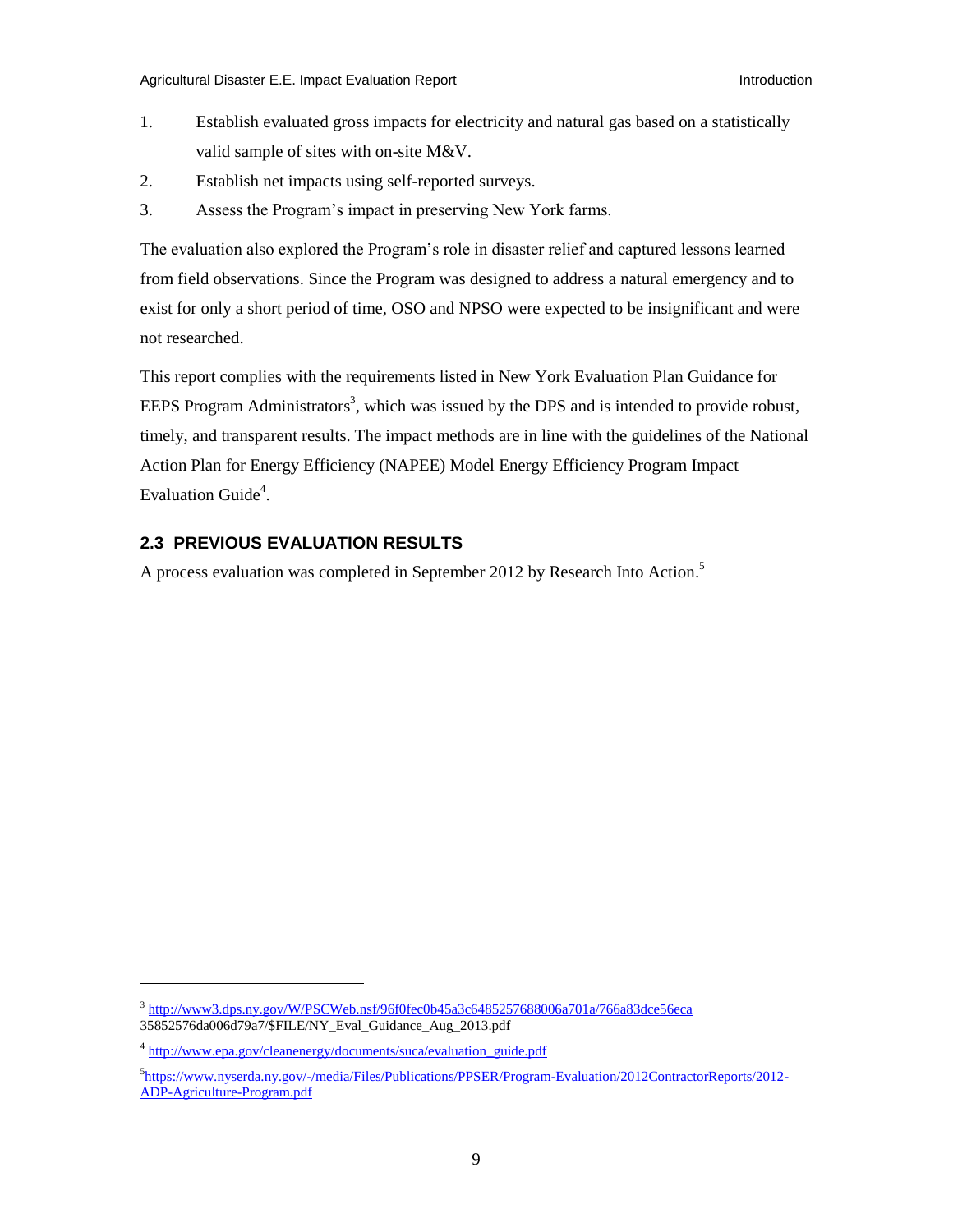## <span id="page-17-0"></span>**SECTION 3: METHODOLOGY**

This section describes the techniques used to estimate the Program's savings and includes an overall approach, the sample designs, the RR methods, the NTG approach, the calculation of total program savings, and reporting. Intermediate outcomes, such as the sample disposition, are also provided.

#### <span id="page-17-1"></span>**3.1 OVERALL APPROACH**

The Impact Evaluation Team conducted a retrospective evaluation of a sample of ADEEP farms with measures installed through December 31, 2013 using on-site measurement and verification (M&V) for a sample of 21 farms that impacted the electric energy consumption and three farms that impacted the natural gas consumption. The evaluators used stratified ratio estimation (SRE)<sup>6</sup> for the sample design.

This impact evaluation consisted of the following two major components:

1. Established first year evaluated gross savings for electricity (kWh) and natural gas (MMBtu) through on-site verification, on-site logging, billing analysis, and custom engineering assessments.

2. Establish net energy impacts accounting for FR and ISO derived from customer surveys.

#### <span id="page-17-2"></span>**3.1.1 Sampling Plan**

l

The evaluators designed the sample with the goal of obtaining 20% relative precision at the 90% confidence interval (90/20) for net electric savings, which is a means of characterizing the reliability of the results. There is no significant sampling error associated with the estimates of natural gas savings, because all the natural gas measures in the sample frame were evaluated. The propane savings site was not installed by the end of 2013 and was not evaluated.

Although DPS evaluations guidelines call for targeting net energy savings with 10% relative precision at the 90% confidence interval, the relatively small program savings and an expected high variability in savings estimates warranted a relaxation of the standard for the electric savings, yielding a smaller evaluation sample size commensurate with the program spending.

<sup>&</sup>lt;sup>6</sup> An efficient sampling design technique which combines stratified sample design with a ratio estimator. It's most advantageous when the population has a large coefficient of variation. The ratio estimator uses supporting information for each unit of the population when this information is highly correlated with the desired estimate to be derived from the evaluation, such as the tracking savings and the evaluated savings.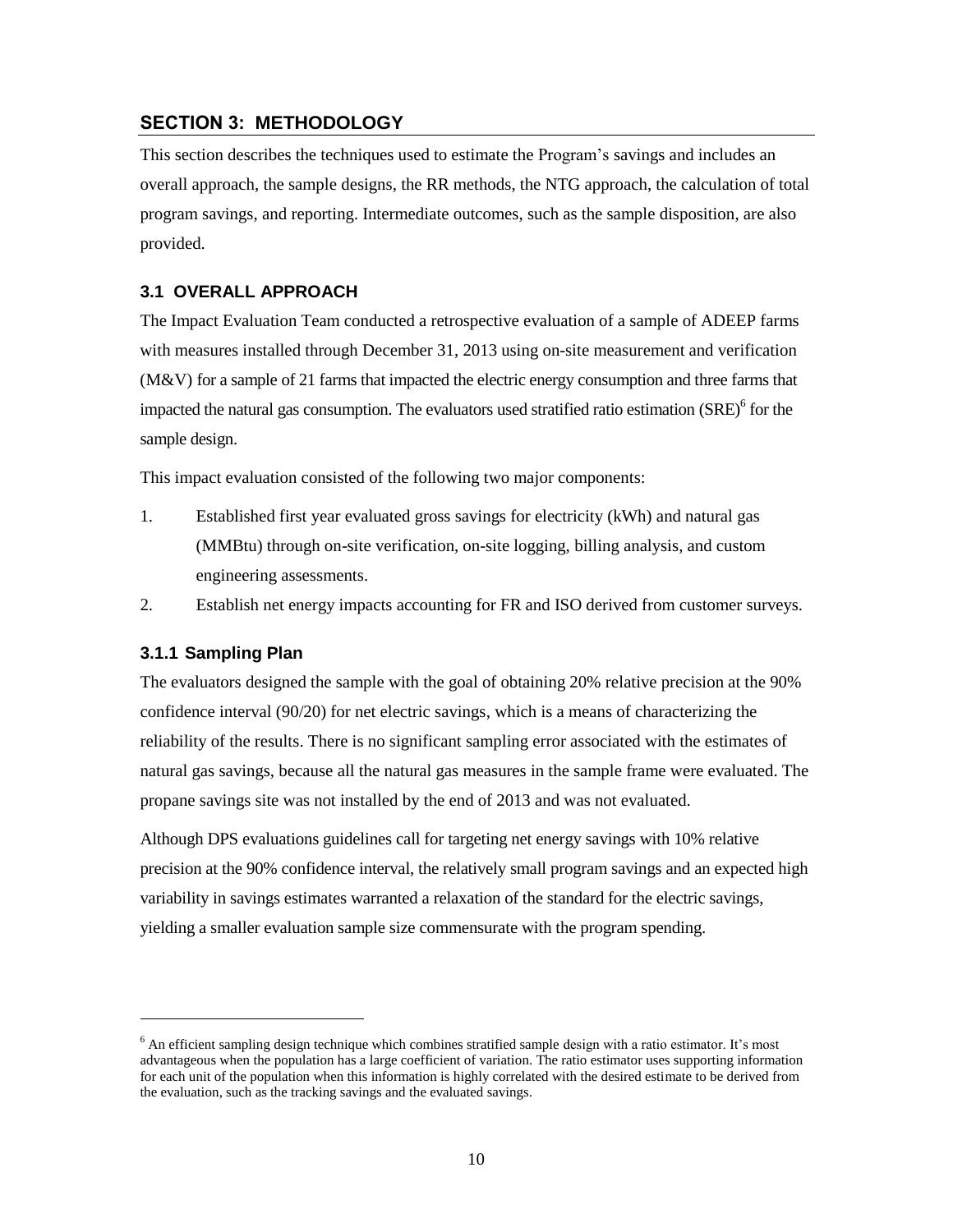The initial sample frame for on-site sampling included all program participants with one or more measures completed as of December 31, 2013. Sites with very small savings accounting for about 2% of total savings were then excluded. Table 3-1 summarizes the derivation of the sample frame.

#### <span id="page-18-0"></span>**Table 3-1. ADEEP Sample Frame**

| Category                                           | <b>Electric</b><br><b>Sites</b> | <b>Electric</b><br><b>Energy Savings</b> | <b>Natural</b><br><b>Gas Sites</b> | <b>Natural</b><br><b>Gas Savings</b> |
|----------------------------------------------------|---------------------------------|------------------------------------------|------------------------------------|--------------------------------------|
| At least one measure installed<br>by December 2013 | 57                              | 944.669 kWh                              |                                    | 4.843 MMBtu                          |
| Very small projects, excluded                      | 16                              | 17,341 kWh                               |                                    | 113 MMBtu                            |
| Sample frame                                       | 41                              | 927.328 kWh                              |                                    | 4,730 MMBtu                          |

The sample was designed to meet the confidence and precision target for each fuel type. Independent samples were drawn for electric and natural gas impacts. Because three of the sites had electric and natural gas impacts, they were included in both the electric and natural gas sampling frames. Table 3-2 presents the planning parameters.

| <b>Sample Component</b>                     | <b>Sample Approach</b>                                                                       | <b>Comments</b>                                                                                                                                                                                                                  |
|---------------------------------------------|----------------------------------------------------------------------------------------------|----------------------------------------------------------------------------------------------------------------------------------------------------------------------------------------------------------------------------------|
| Sample frame                                | Sites with one or more<br>completed measure from<br>January 1, 2012 through<br>December 2013 | Electric: The evaluators excluded very small<br>projects with impacts totaling 2% of the<br>program total completed measure savings.<br>Natural gas: The evaluators included three<br>projects that represent 98% of the program |
| <b>Estimated variables</b>                  | Evaluated net impacts (kWh for<br>electric energy and MMBtu for<br>natural gas)              | natural gas savings.<br>N/A                                                                                                                                                                                                      |
| Method                                      | Stratified ratio estimation (SRE)                                                            | SRE generally works well for RR because<br>there is usually a strong correlation between<br>program-reported and evaluated impacts.                                                                                              |
| Assumed error ratio                         | 1.0                                                                                          | Based on experience with other newly<br>deployed custom measure programs.                                                                                                                                                        |
| Primary sampling unit                       | Site (location)                                                                              | Each site is one farm.                                                                                                                                                                                                           |
| High-level stratification<br>variables      | Electric and natural gas                                                                     | Because most of the farms were located<br>upstate, the evaluators did not sample<br>based on location.                                                                                                                           |
| Lower-level stratification<br>variables     | Size savings                                                                                 | The evaluators defined four size strata.<br>Cutoffs were established using the method<br>described in the CA Frameworks.                                                                                                         |
| Definition of size                          | Site electric energy kWh and<br>natural gas MMBtu savings                                    | Includes all installed measures at a site                                                                                                                                                                                        |
| Expected precision of the<br>on-site sample | N/A                                                                                          | 20% with confidence at the 90% interval                                                                                                                                                                                          |

<span id="page-18-1"></span>

N/A = Not applicable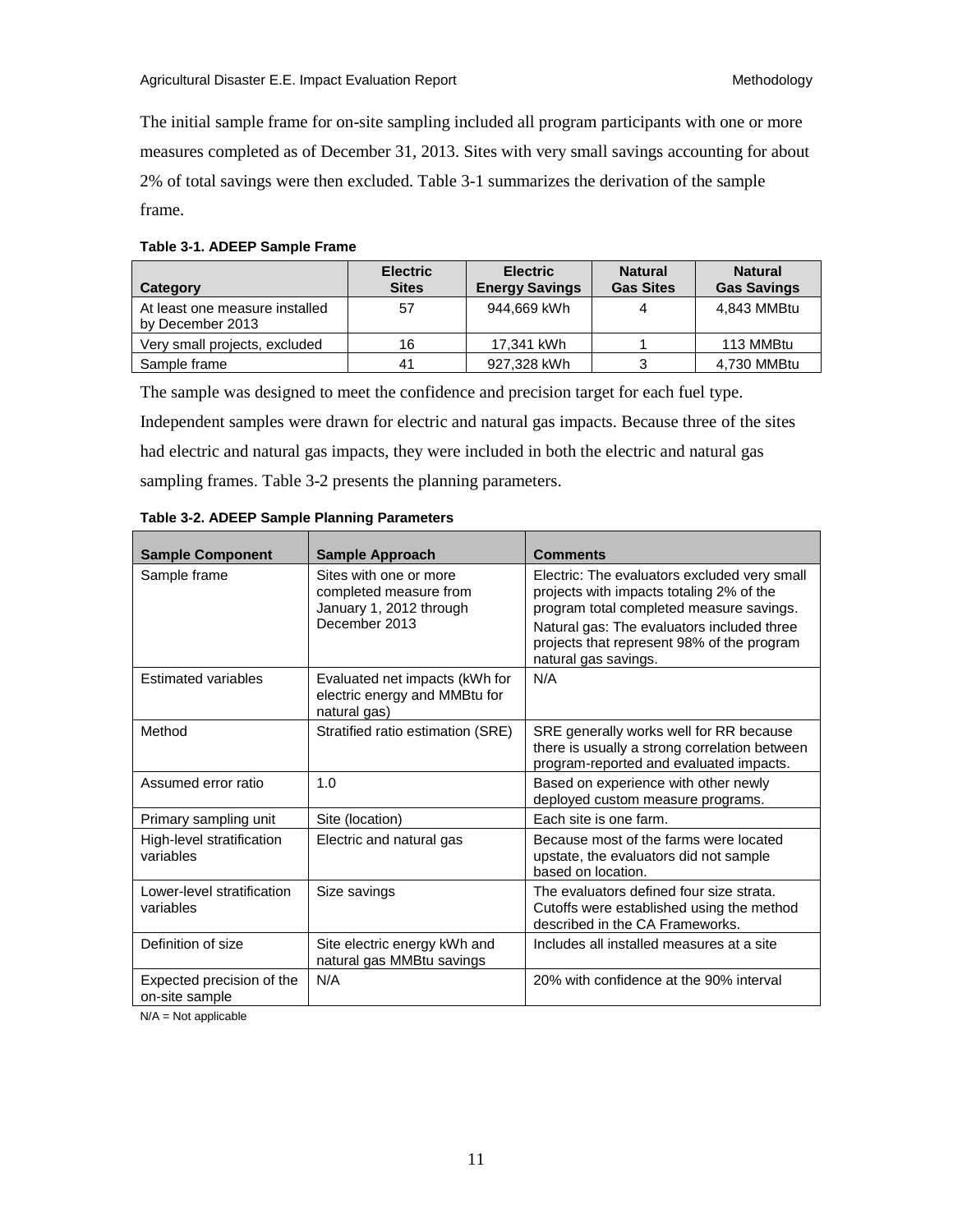#### <span id="page-19-0"></span>**3.1.2 Sample Disposition**

The planned and final sample disposition for projects with electric energy impacts is presented in Table 3-3. Note that Stratum 5 consists of the small-saver sites that were excluded from the onsite sample.

| <b>Stratum</b>    | # of Sites | <b>Mean</b><br><b>Savings</b><br>(kWh/MMbtu) | <b>Planned</b><br><b>Sample</b><br><b>Size</b> | Number of<br><b>Replacements</b> | <b>Final</b><br>Number of<br><b>Acquired</b><br><b>Sites</b> |
|-------------------|------------|----------------------------------------------|------------------------------------------------|----------------------------------|--------------------------------------------------------------|
|                   |            | <b>Electric Sites</b>                        |                                                |                                  |                                                              |
| 1 (census strata) | 5          | 61,776                                       | 5                                              | 0                                | 5                                                            |
| 2                 | 7          | 34,836                                       | 5                                              | 0                                | 5                                                            |
| 3                 | 11         | 18,728                                       | 5                                              | 1                                | 5                                                            |
| 4                 | 18         | 9,366                                        | 5                                              | $\overline{2}$                   | 5                                                            |
| 5 (excluded)      | 16         | 1,084                                        | N/A                                            | N/A                              | N/A                                                          |
| <b>Total</b>      | 57         | N/A                                          | 20                                             | 3                                |                                                              |
|                   |            | <b>Natural Gas Sites</b>                     |                                                |                                  |                                                              |
| 1                 | 3          | 4,730                                        | 3                                              | 0                                | 3                                                            |
| 2 (excluded)      | 1          | 113                                          | N/A                                            | N/A                              | N/A                                                          |
| <b>Total</b>      | 4          | N/A                                          | 3                                              | 0                                | 3                                                            |

<span id="page-19-2"></span>

|  | Table 3-3. ADEEP Summary of On-Site Sample Components for Electric Energy Savings Measures |  |  |  |  |
|--|--------------------------------------------------------------------------------------------|--|--|--|--|
|--|--------------------------------------------------------------------------------------------|--|--|--|--|

N/A = Not applicable

A census attempt was made of the three sites in the natural gas sample frame. All three sites were successfully recruited.

## <span id="page-19-1"></span>**3.2 REALIZATION RATE**

The evaluation estimated the program RRs for electric and natural gas energy using an engineering approach for each of the completed measures at each site in the sample frame. The general form of the RR equation is<sup>7</sup>:

RR = Evaluated gross savings/Reported savings

where,

l

Evaluation gross savings = Evaluated M&V savings (by evaluation M&V contractor) Reported savings  $=$  kWh savings reported by the Program

```
Program\ energy\ RR = \frac{\sum_{Sampla} Evaluated\ gross\ savings\{\text{}weights_1}}{\sum_{Sampla} Reported\ gross\ savings\{\text{}x}Case\ weights_1}
```
 $<sup>7</sup>$  The program level realization rate requires the application of strata case weights to expand the site results to program</sup> level RR as follows, where *i* is each site in the sample.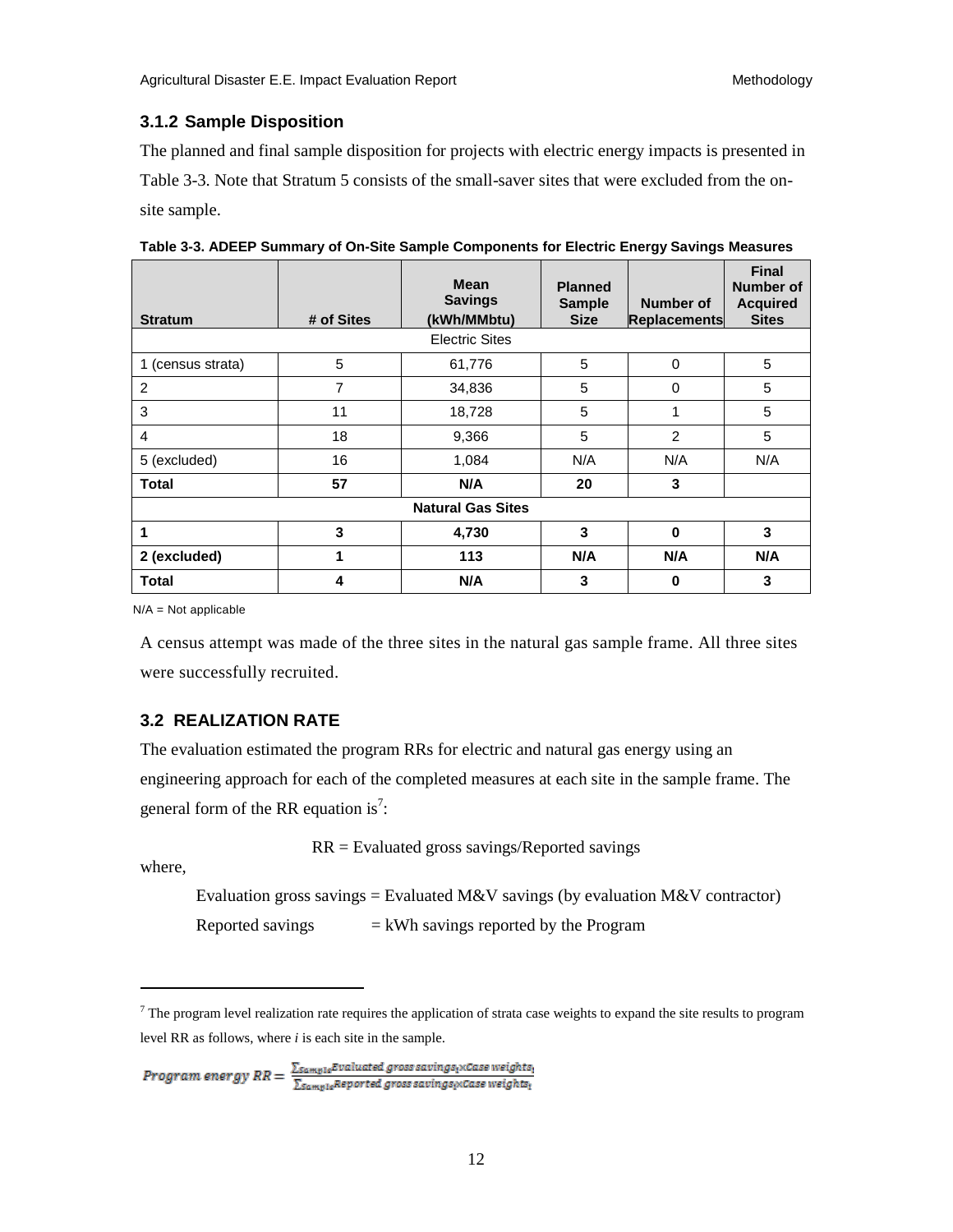The electric demand savings were not included in program tracking; therefore an electric demand savings RR could not be estimated. Program electric demand savings were estimated as the sum of the product of the site evaluated demand and the site case weight.

#### <span id="page-20-0"></span>**3.2.1 General On-Site Survey and Data Collection Process**

The first step in evaluating a site was to review all pertinent project file documents and then develop a draft plan that laid out the M&V approach for the project. The draft M&V plan was then internally reviewed by the team leaders and sent to NYSERDA for approval. After NYSERDA's review, the evaluators finalized the M&V plan and conducted the on-site visit.

Site visits were conducted at each of the sites in the sample from August 2013 through January 2014. A site engineer inspected installed equipment, recorded nameplate information, interviewed site staff about operations, took measurements, and installed loggers according to the M&V plan. The metering requirements were defined by the evaluators in the M&V plans in accordance with the International Performance Measurement & Verification Protocol (IPMVP) terminology.

For sites with a significant amount of installed energy efficient equipment, e.g., sites with 20 new motors, the evaluators selected a random sample of the equipment to be evaluated during the onsite visit using a standard protocol. $8$ 

For the sites that partially installed the approved measures, the evaluators assessed only those measures that were reported as installed. Some of the measures that were installed were offline due to the season. For example, irrigation systems with fertilizer delivery functions operate primarily in the spring. Where the operation of the system could not be directly metered, the evaluators verified the installation of the measures, recorded timer settings when available, and interviewed site staff to gather information on the installed equipment's annual operation.

#### <span id="page-20-1"></span>**3.2.2 Levels of Rigor**

<span id="page-20-2"></span>l

The Impact Evaluation Team assigned the most appropriate of three possible M&V methods. The assignment was based on data availability, equipment accessibility, and complexity of measures. The planned and obtained levels of rigor are presented in Table 3-4.

<sup>8</sup> *2008 SPC Procedures Manual,* Southern California Edison[. https://www.sce.com/NR/rdonlyres/5F167323-AA2B-4B85-A534-](https://www.sce.com/NR/rdonlyres/5F167323-AA2B-4B85-A534-5DACD99EBC8D/0/SCE_1_SPC_Policy022208.pdf) [5DACD99EBC8D/0/SCE\\_1\\_SPC\\_Policy022208.pdf](https://www.sce.com/NR/rdonlyres/5F167323-AA2B-4B85-A534-5DACD99EBC8D/0/SCE_1_SPC_Policy022208.pdf)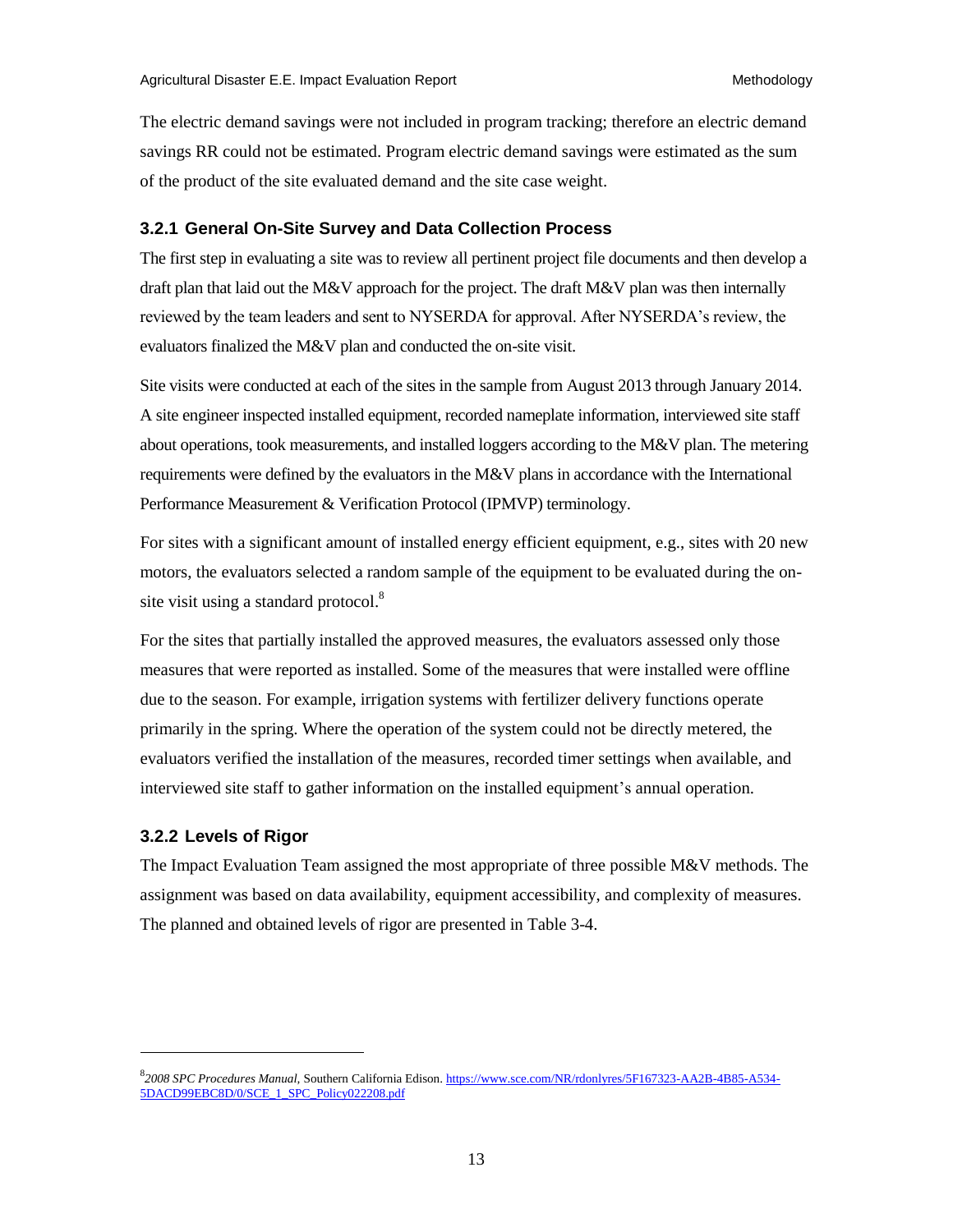| Level of Rigor and Approach                                                                                                                                                                                                                                                        | <b>Design</b><br><b>Allocation</b> | <b>Obtained Allocation</b>                                                    |
|------------------------------------------------------------------------------------------------------------------------------------------------------------------------------------------------------------------------------------------------------------------------------------|------------------------------------|-------------------------------------------------------------------------------|
| IPMVP A and B: equipment performance<br>monitoring. Involves the partial (Option A) or full<br>(Option B) measurement of isolated equipment<br>affected by the evaluated measure. Relevant<br>equipment variables are spot-measured when<br>possible or stipulated when necessary. | 45%                                | 45% of the reported kWh impacts                                               |
| IPMVP C: billing analysis with targeted measure<br>M&V. Involves the use of utility meters to<br>assess the performance of a total facility. Option<br>C addresses measure impacts in aggregate, not<br>individually, if the affected equipment is<br>connected to the same meter  | 5%                                 | 64% of the reported natural gas<br>impacts (one site)                         |
| Verification: involves on-site inspection and<br>verification, spot measurement, and collection of<br>scheduling information.                                                                                                                                                      | 50%                                | 55% of the reported kWh impacts<br>36% of the reported natural gas<br>impacts |
| Total                                                                                                                                                                                                                                                                              | 100%                               | N/A                                                                           |

#### **Table 3-4. ADEEP Allocation of Rigor**

<span id="page-21-0"></span>N/A = Not applicable

#### **3.2.3 Analysis Approach**

In addition to specifying a measurement and logger plan, the M&V plan detailed an analysis approach based on the technology and the available information. The analysis phase usually began with the inspection of the logger data quality. Regression analysis was conducted to identify relationships between the measured values and another value that could be extrapolated to a full year, such as outdoor air temperature, production, or time. In cases where it was not possible to log, for example, where the irrigation pump had been secured for the year, the evaluator calculated the impacts based on recorded setting from timers (when possible) or from annual measure operation details provided by the farm site staff.

The evaluators typically combined the metered data, the verified equipment performance data, the logger data, and the regression results into an 8,760 hour-per-year analysis in a spreadsheet. Savings estimates were normalized for site-specific production and pre-/post weather. Savings results were then checked against either the electric or natural gas bills, typically at least a year of pre-bills and six or more months of post, to ensure the evaluated savings were consistent with the pre- and post-billed usage.

The final step in the analysis was to investigate the sources of the differences between the application estimates and the evaluated savings. The site engineer characterized the factors driving the savings differences, such as hours of operation or equipment efficiencies, and determined the impact of that individual difference on site savings. The site engineer characterized each of the contributors using a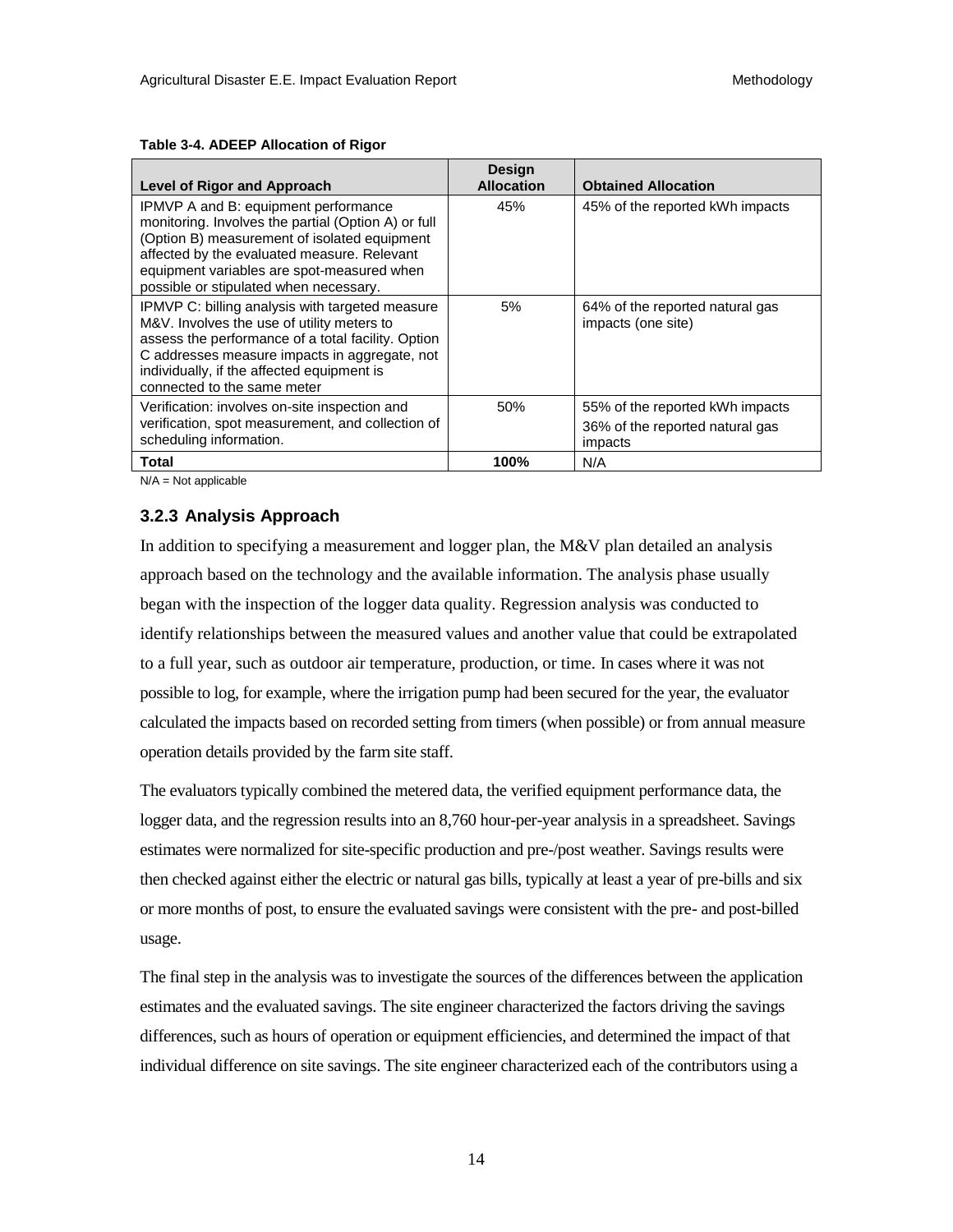standard list of categories to permit the compilation from all the sites to quantify program-level differences.

#### <span id="page-22-0"></span>**3.2.4 Baseline**

Similar to other energy efficiency programs, the baseline was established by considering whether the equipment was at end of life or early replacement. Since the equipment had been destroyed, the end-of-life scenario was applicable and therefore the baseline references either building code or the least-expensive, feasible alternative.

A large majority of measures addressed farm production equipment so there were no code requirements that directly applied. The baseline in this case was the lowest-cost alternative to the damaged equipment. If the owner indicated that the farm would have gone out of business without the aid of the Program or that they would not rebuild a portion of the farm, the evaluators conservatively presumed that its production would be supplied by another farm in the state. In this case the participant farm's previously installed equipment was considered representative of a typical farm and was referenced as the baseline.

New York building code was referenced for domestic hot water heaters, boiler efficiencies, and motor efficiencies, since code requirements drive what is available in the marketplace. For dairy refrigeration equipment, the evaluators referenced Efficiency Maine's Commercial Technical Reference Manual version 2013.1. For other measures, such as the stock waterers and curing ventilation, the evaluators conducted online research to identify lower-cost equivalents on the market.

Five of the measures switched fuels from either gasoline or diesel to electricity. NYSERDA has established a practice of reporting positive savings for the original fuel (in this case gasoline or diesel) and negative savings for the installed fuel (in this case electricity). This is consistent with what the customers observe on their bills: the gasoline or diesel fuel usage decreases, but the electricity usage increases. This practice establishes the existing original fuel usage as the baseline for that fuel and zero usage as the baseline for electricity.

In each case of a fuel-switching measure, the application's baseline as determined by the ADEEP was the original fuel usage translated to kWh on a Btu basis. This baseline does not correctly characterize the actual baseline at the site, since electricity was not used for this purpose. The evaluators also considered whether the electric equipment may have been the least-cost, feasible alternative, in which case standard efficiency electrically driven equipment would have been the baseline. However, in each of the fuel-switching cases, the electric equipment was more expensive, primarily due to the cost

15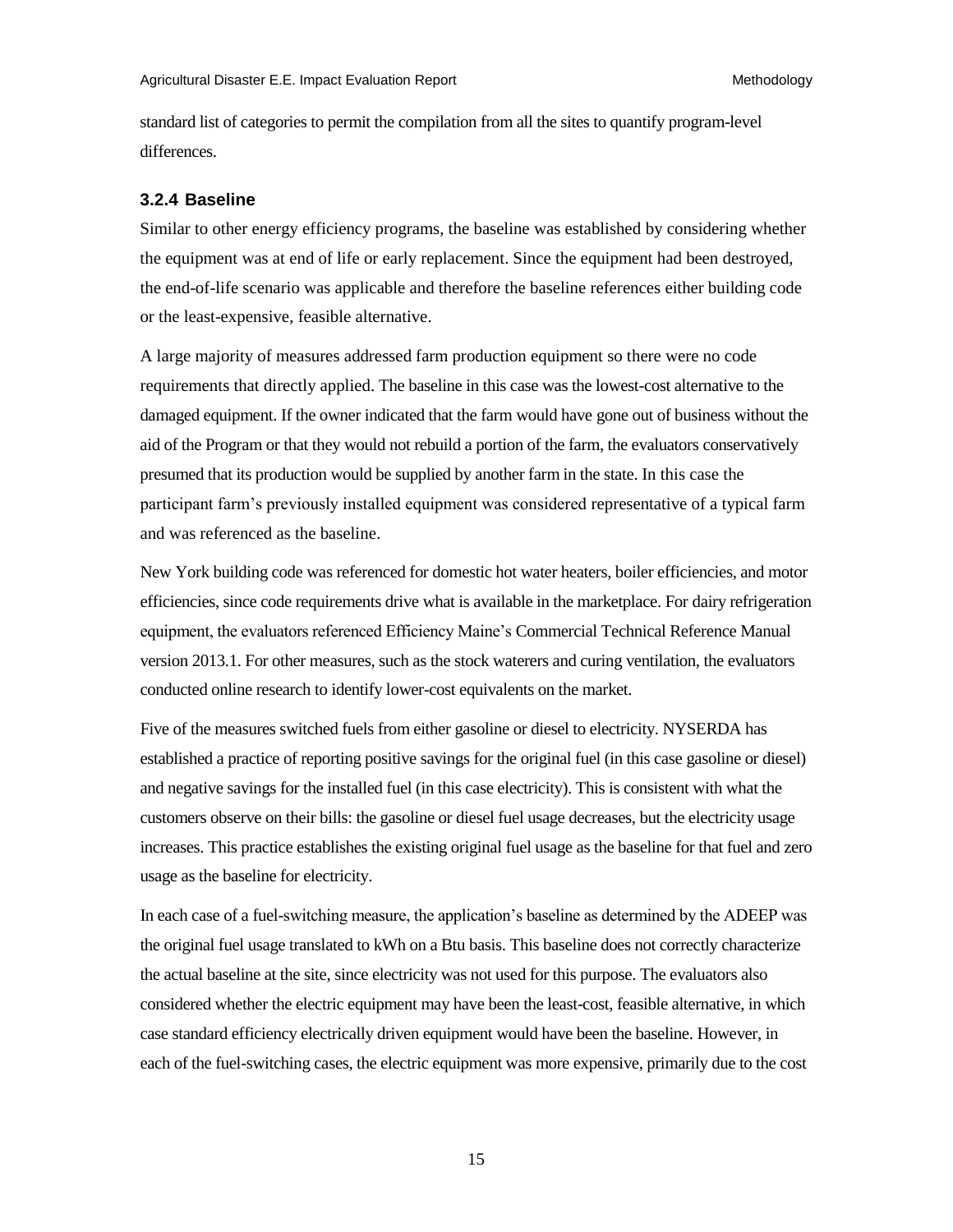of bringing in electric service. This perspective was confirmed in the interviews where the owners stated they would have installed the fossil fuel systems absent the Program.

#### <span id="page-23-0"></span>**3.2.5 Other Fuel Savings and Greenhouse Gas Emission Reductions**

At the sites where fuel switching occurred, the site engineer determined savings from other fuels (gasoline and diesel) with a level of rigor similar to that used for the electricity and natural gas savings. The other fuel savings were aggregated on a program level using the electric measure case weights.

The greenhouse gas emissions reductions achieved by the Program were calculated as the product of the evaluated net energy savings by fuel and a conversion factor, which was derived from the EPA's Emission Factors for Greenhouse Gas Inventories, updated on 01/03/2011, as shown in Table 3-5.

| <b>Savings Category</b>         | <b>Program Net</b><br><b>Savings</b> | <b>Conversion Factor (Ib)</b><br>of CO <sub>2</sub> /MMBtu or MWh) | CO <sub>2</sub> Reduction (lb) |
|---------------------------------|--------------------------------------|--------------------------------------------------------------------|--------------------------------|
| Electric energy savings (MMBtu) | 369 MWh                              | 625.00 lb CO <sub>2</sub> /MWh                                     | 230,625                        |
| Natural gas savings (MMBtu)     | 5,726 MMBtu                          | 117.14 lb $CO2$ /MMBtu                                             | 670.744                        |
| Fossil fuel savings (MMBtu)     | 790 MMBtu                            | 159.09 lb $CO2$ /MMBtu                                             | 125.681                        |
| Total (lbs)                     | N/A                                  | N/A                                                                | 1.027,050                      |

<span id="page-23-2"></span>**Table 3-5. ADEEP CO2 Emissions Reductions** 

<span id="page-23-1"></span>N/A = Not applicable

#### **3.3 PROGRAM ATTRIBUTION**

Program attribution accounts for the savings induced by the program effort, above and beyond the level of efficiency investment and/or changes to control practices that would have occurred in the absence of the Program. The general equation for the attribution factor, or NTGR, is as follows:

$$
NTGR = 1-FR+ISO+OSO+NPSO
$$

The evaluators concluded that neither OSO nor NPSO was likely to be generated by this shortlived and targeted program, so these factors were not researched and are zero for the calculation of NTGR.

Measure attribution was established for each evaluated project through customer self-reported responses to FR and ISO inquiries using a modeled partial net (MPN) approach. This approach was successfully used in the evaluation of the New Construction Program and was selected for ADEEP because of the unique impetus for customer participation – weather events had destroyed equipment – and the unique set of measures. The survey instrument is provided in Appendix B.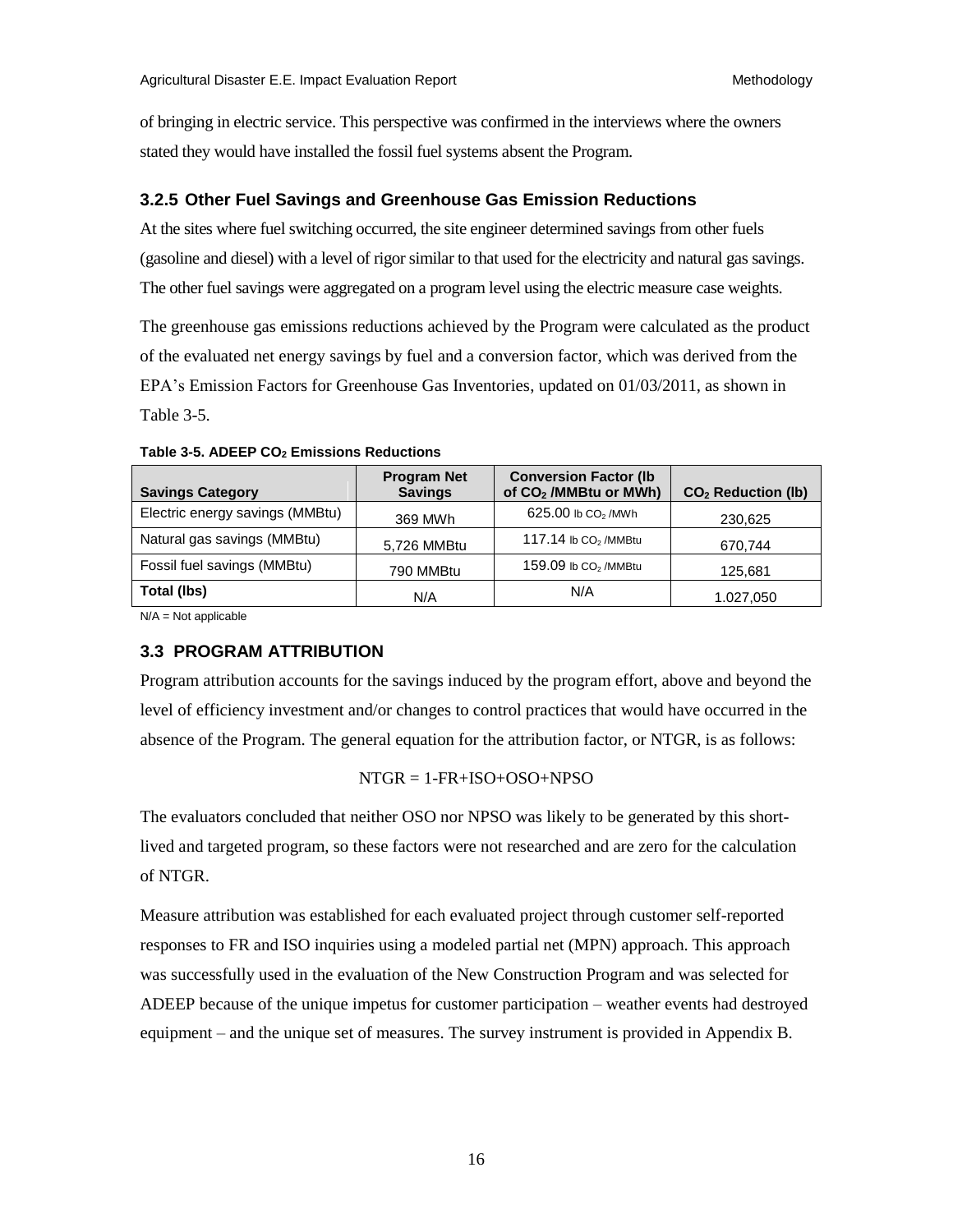During the evaluation of the sampled projects, the Impact Evaluation Team interviewed program participants (typically the owners) to determine the attribution baseline of each installed measure. The fundamental goal of the questions was to ascertain if the farm owner would have:

- Installed the same equipment without support from the Program, leading to FR, or
- Installed other energy efficient measures influenced by participation in the Program, leading to SO

Based on the response, the attribution baseline was constructed for the measure, and the net savings was calculated as the difference between the attribution baseline and the evaluated gross savings. The program NTGR was computed independently for electric and natural gas measures using energy savings and aggregated to the program level<sup>9</sup>. The electric demand was assigned the electric energy NTGR.

 $\overline{a}$ 

 $Program \; NIGR = \frac{\sum_{Sample} Evaluated \; net \; savings_{i} \times Case \; weights_{i}}{\sum_{Sample} Evaluated \; gross \; savings_{i} \times Case \; weights_{i}}$ 

 $9$  The individual site evaluated savings were aggregated to a program level using the site  $i$ , case weights. The final program-level NTGR is calculated as follows: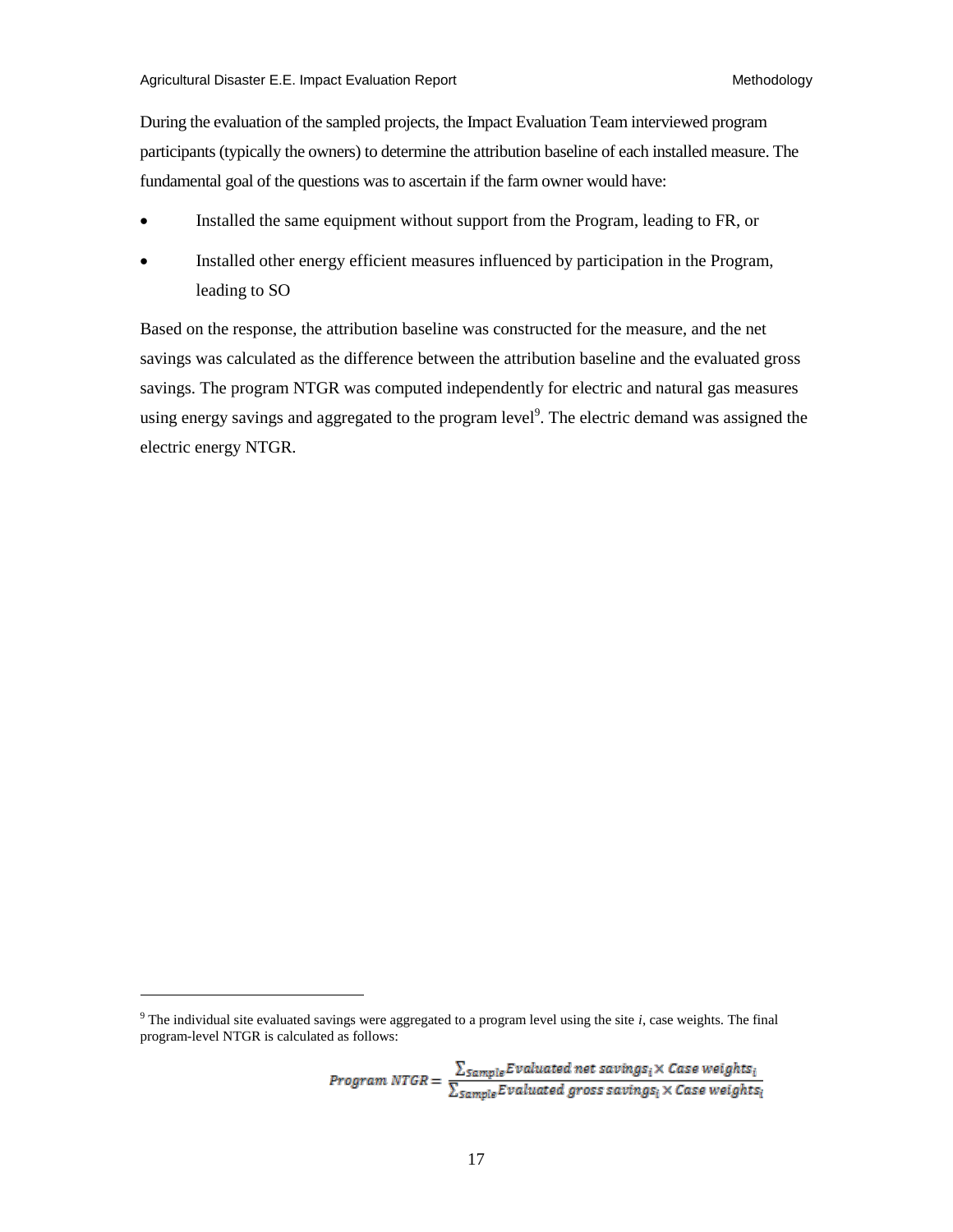## <span id="page-25-0"></span>**SECTION 4: RESULTS AND CONCLUSIONS**

This section presents the results and conclusions of the impact evaluation study.

#### <span id="page-25-1"></span>**4.1 IMPACT RESULTS**

This section presents impact evaluation results starting with site-by-site level and concluding with program level results.

#### <span id="page-25-2"></span>**4.1.1 Electric and Natural Realization Rate Results**

Figures 4-1 compares the evaluated annual energy savings with the reported values for electric measures. Ideally, the evaluated savings would always match the program savings. This ideal is shown as a solid line on the charts. Actual findings are plotted as points on the scatter graph, with program-reported savings on the x-axis and evaluated gross savings on the y-axis. If all the points were to fall directly on the line, it would mean that the evaluated savings were exactly the same as the program-reported savings and the RR was 100%. A pattern of points below the ideal line suggests an RR of less than 100%; points above the line suggest an RR greater than 100%.



<span id="page-25-3"></span>**Figure 4-1. ADEEP Site Electric Reported vs. Evaluated Energy Savings** 

The electric measure savings in Figure 4-1 show wide scatter indicative of a high error ratio, with the majority of points appearing below the black line, indicative of the low RR. The graph highlights the five fuel-switching measures that substantially contributed to the lower RR.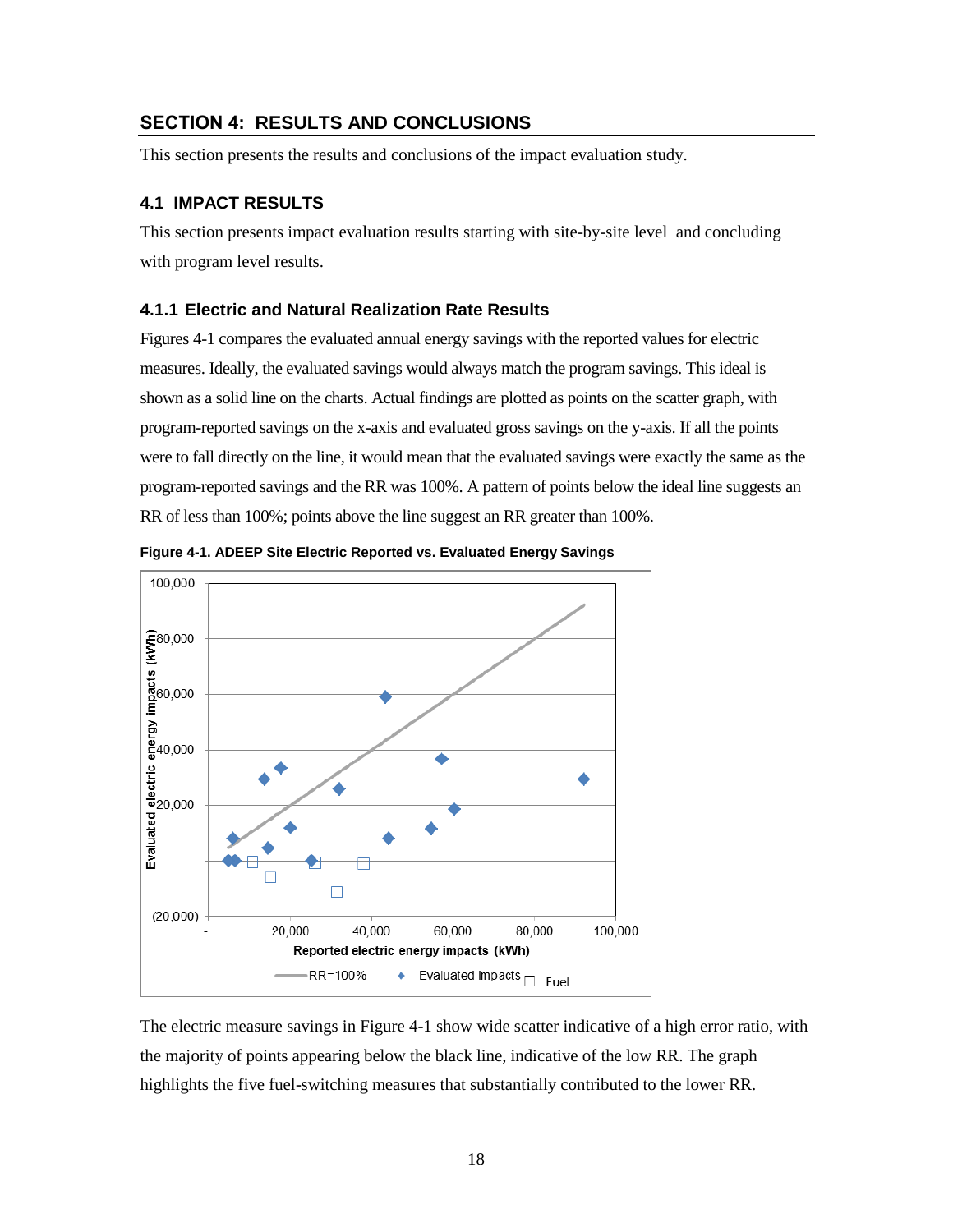Figure 4-2 presents a similar graph of natural gas results. Of the three sites in the sample frame that installed natural gas measures, all are on or above the black line, indicative of the high RR.



<span id="page-26-2"></span>**Figure 4-2. ADEEP Site Natural Gas Reported vs. Evaluated Savings** 

The program RR measures the difference between the program-reported savings and the evaluated savings. Table 4-1 shows the aggregate RRs for the Program determined from on-site M&V activities at the sampled farms.

<span id="page-26-1"></span>**Table 4-1. ADEEP Realization Rate Results Summary** 

| <b>Program Component</b> | <b>Sites</b> | <b>Sample</b> | DБ<br>NП |
|--------------------------|--------------|---------------|----------|
| Electric energy          |              | or            | 0.54     |
| Natural gas energy       |              |               | 1. 21    |

<span id="page-26-0"></span> $1$  Three of the participants installed measures that impacted both electric energy and natural gas consumption.

#### **4.1.2 Sources of Realization Rate Differences**

Figures 4-3 and 4-4 present the impact of savings differences on the program RR for both electric and natural gas measures, respectively. The intent of these tables is to provide further insight into those factors that drive the program RR away from a value of 1.0. The figures present both the negative and positive change in RR by difference category and also indicate the number of observations contributing to that category (indicated in bold next to the dash).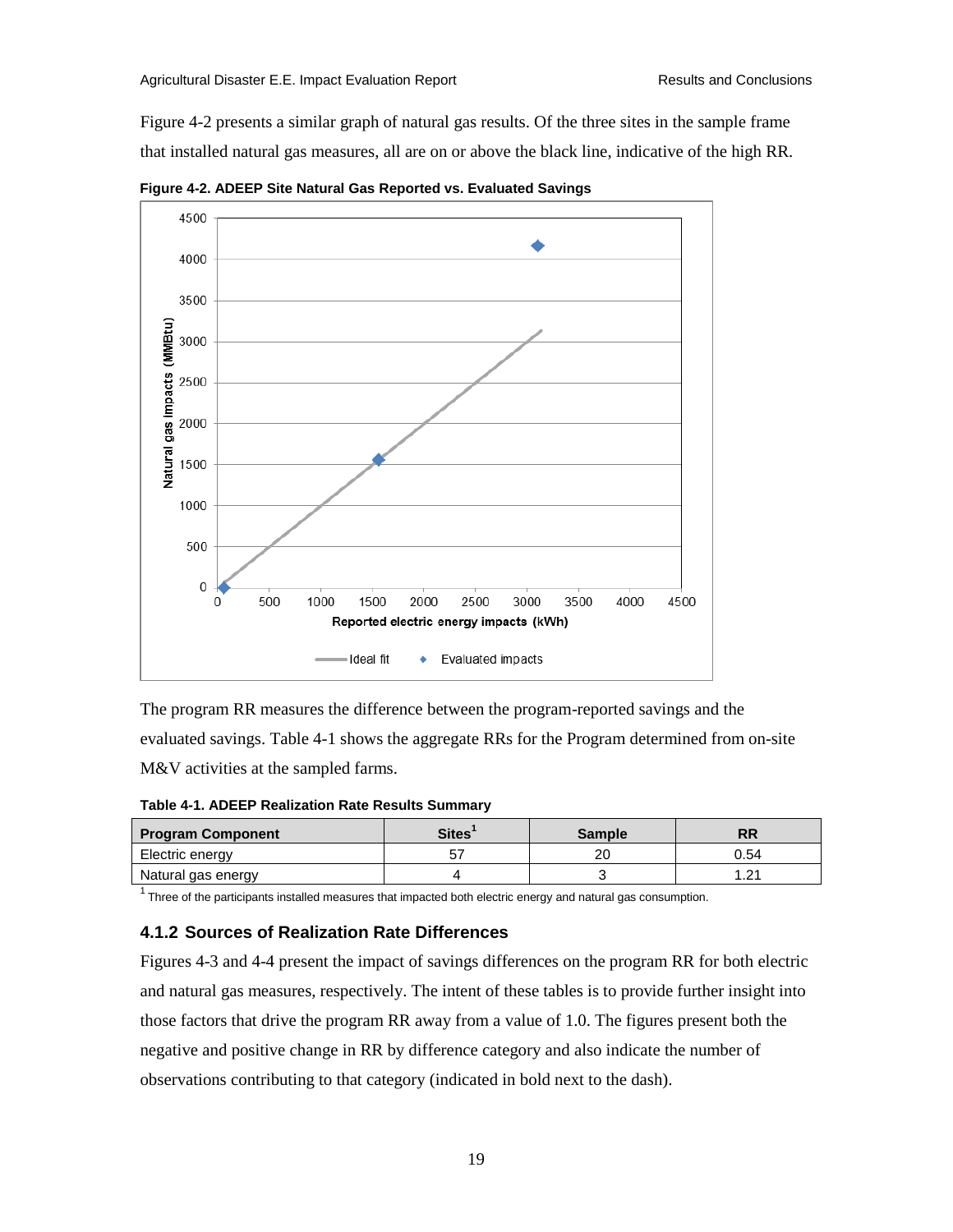

<span id="page-27-1"></span>**Figure 4-3. ADEEP Electric Energy Impact ‒ Sources of Realization Rate Differences** 

<span id="page-27-2"></span>



The difference values are presented in tabular form in Table 4-2.

<span id="page-27-0"></span>

| <b>Difference Category</b> | Number of<br><b>Observations</b> | <b>Positive</b><br><b>RR</b><br>Change | <b>Negative</b><br><b>RR</b><br>Change | <b>Realization</b><br>Rate %<br>Change | <b>Net Impact</b><br><b>Difference</b><br>(kWh/MMBtu) |
|----------------------------|----------------------------------|----------------------------------------|----------------------------------------|----------------------------------------|-------------------------------------------------------|
|                            |                                  | <b>Electric Savings</b>                |                                        |                                        |                                                       |
| Fuel switching             | 5                                | 0.0                                    | $-0.27$                                | $-0.27$                                | $-255,061$                                            |
| Hours of operation         | 19                               | 0.15                                   | $-0.19$                                | $-0.04$                                | $-37,787$                                             |
| Deemed savings             | 8                                | 0.04                                   | $-0.11$                                | $-0.07$                                | $-66.127$                                             |
| <b>Baseline</b>            | 4                                | 0.01                                   | $-0.04$                                | $-0.03$                                | $-28.340$                                             |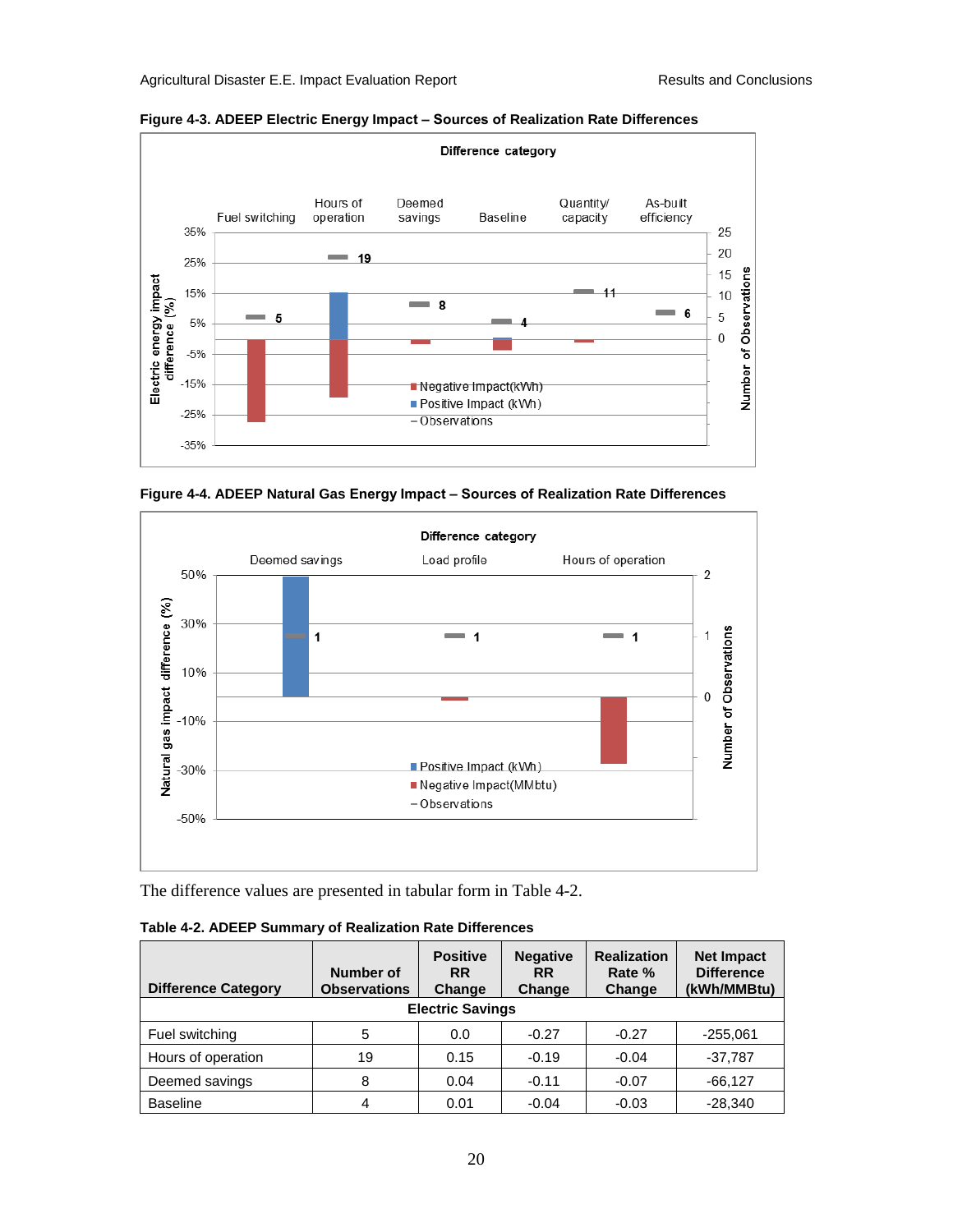| <b>Difference Category</b>     | Number of<br><b>Observations</b> | <b>Positive</b><br><b>RR</b><br>Change | <b>Negative</b><br><b>RR</b><br>Change | <b>Realization</b><br>Rate %<br>Change | <b>Net Impact</b><br><b>Difference</b><br>(kWh/MMBtu) |
|--------------------------------|----------------------------------|----------------------------------------|----------------------------------------|----------------------------------------|-------------------------------------------------------|
| Quantity/capacity              | 11                               | 0.09                                   | $-0.13$                                | $-0.04$                                | $-37.787$                                             |
| As-built efficiency            | 6                                | 0.01                                   | $-0.02$                                | $-0.01$                                | $-9.447$                                              |
| <b>Total</b>                   | N/A                              | N/A                                    | N/A                                    | $-0.46$                                | $-434.548$                                            |
| <b>Natural Gas Savings</b>     |                                  |                                        |                                        |                                        |                                                       |
| Use of deemed savings<br>value | 1                                | 0.50                                   | 0.0                                    | 0.50                                   | 2.422                                                 |
| Load profile                   | 1                                | 0.0                                    | $-0.1$                                 | $-0.01$                                | 48                                                    |
| Hours of operation             | 1                                | 0.0                                    | $-0.28$                                | $-0.28$                                | 1.356                                                 |
| <b>Total</b>                   | N/A                              | N/A                                    | N/A                                    | 0.21                                   | 1.017                                                 |

N/A = Not applicable

In Figure 4-3, the first category on the left shows the impact of the fuel-switching measure, which reduced the RR by 0.27. The next category, "hours of operation," shows a large negative impact counter balanced by a positive impact where the difference in hours of operation led to an increase in savings at some of the sites. The net impact on the RR due to differences in hours of operation is a modest -0.04. While the net impact is not large, the wide range of understatement and overstatement of the hours of operation leads to higher variations in the results and poorer precision. The following list defines the categories and provides illustrative examples of each::

- **Fuel switching** The application assumed an electric usage baseline, where the preinstalled and least-cost option was fueled by gasoline or diesel fuel. At Site A, a 5.5 hp gasoline-powered irrigation pump was replaced with one 5.0 hp electrically driven pumping system. The evaluator was able to meter the new pump for two months and verify its hours of operation. The measure reduced gasoline usage at the farm, but increased electrical usage. The reported electric energy savings were based on the kWhequivalent thermal energy of the eliminated gasoline use.
- **Quantity or capacity** The application incorrectly projected the number of units or the capacity of the units (such as hp) that were installed. At Site B, the application reported that four portable fans had been replaced. The evaluator determined that two portable fans had been replaced. The evaluator consequently calculated lower electric energy savings than the reported savings.
- **Reliance on non-site-specific deemed savings** The application used deemed savings factors that were not representative of the site. At Site C, the applicant reported savings for installing VFD controls on ventilation fans using a 40% savings factor, while the evaluators

21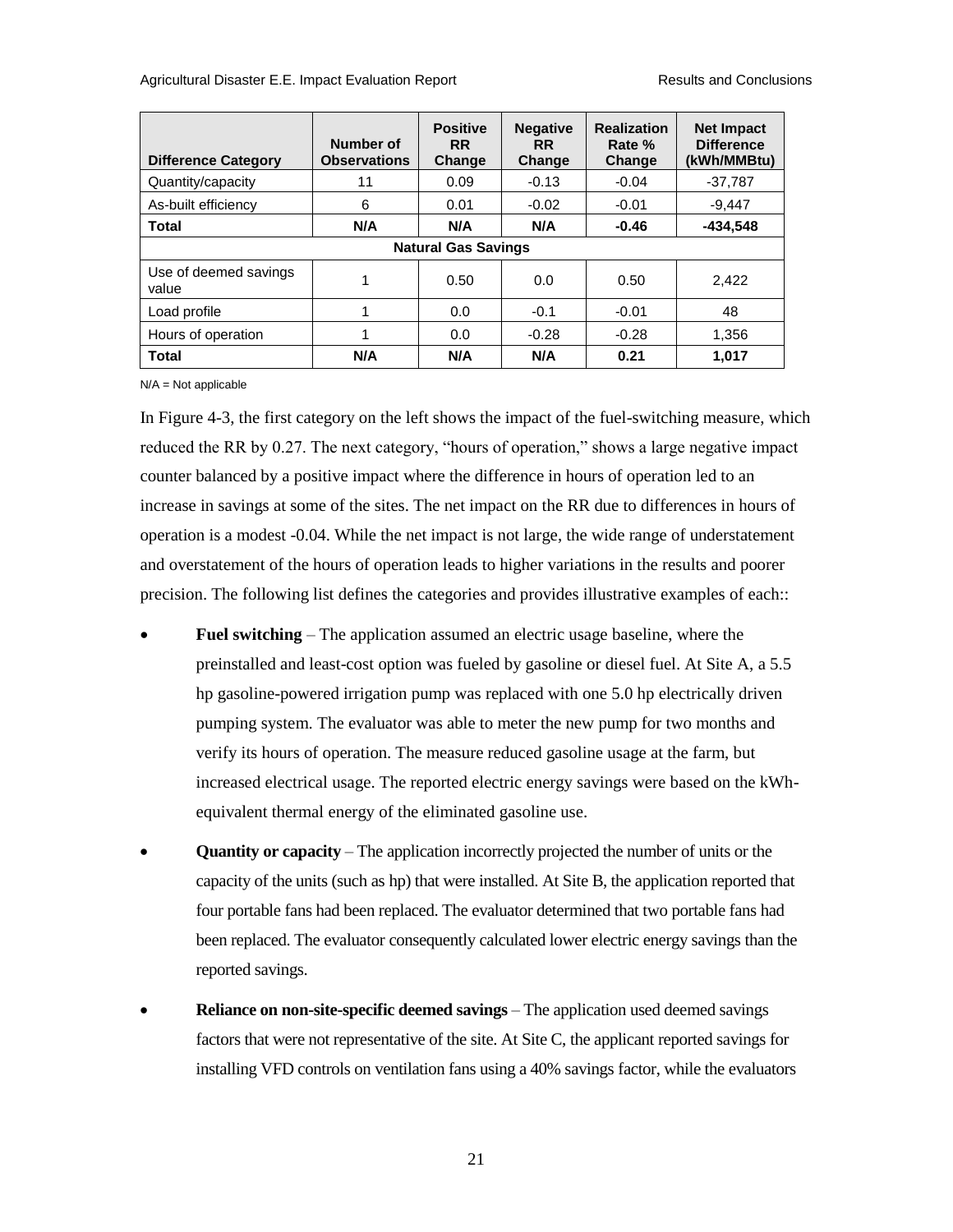used metered data to calculate the measure savings, which yielded an average savings of 24%.

- **Baseline differences** The application referenced an incorrect baseline efficiency or operation for the measure. At Site D, the application reported that the baseline domestic hot water (DHW) electric heater was 75% efficient, while the evaluators determined the baseline DHW electric heater was 90.4% efficient, which is the minimum efficiency available for a new hot water heater.
- **Differences between equipment hours of operation** The application assumed hours of operation were incorrect. At Site E, the application reported that the unit operated 6,619 hours per year, while the evaluator determined that the unit full-load hour operation was 2,198 hours per year.

#### <span id="page-29-0"></span>**4.1.3 Attribution Results**

The evaluators typically interviewed the owner at each site to determine how the Program influenced the installation of additional energy efficiency measures. Without exception, the participants reported that no additional energy efficiency measures had been installed at the sites; therefore there was no ISO associated with the Program. The evaluators concluded that neither OSO nor NPSO was likely to be generated by this short-lived and much-targeted program, so these factors were not researched.

The evaluators also asked the owners on a measure-by-measure basis what equipment they would have installed had they not had support from the Program. Only four sites reported that they would have installed the same equipment for one or more measures without the Program's support; however, one of those sites accounted for about a quarter of the evaluated gross savings, leading to a moderately high FR. Table 4-3 provides more detail about the participant responses.

| <b>Site Number</b> | Site FR (%) | <b>Notes</b>                                                                                                                                                                   |
|--------------------|-------------|--------------------------------------------------------------------------------------------------------------------------------------------------------------------------------|
|                    | 100%        | The site contact indicated that the farm would have replaced all the<br>damaged equipment with the exact same system without the ADEEP<br>incentive.                           |
| $\mathcal{P}$      | 100%        | The site contact indicated that the farm would have replaced all the<br>damaged equipment with the exact same system without the ADEEP<br>incentive.                           |
| 3                  | 32%         | The site contact indicated that the farm would have replaced the damaged<br>equipment for one of the measures with the exact same system without the<br>ADEEP incentive        |
| 4                  | $4\%$       | The site contact indicated that the farm would have replaced the damaged<br>equipment for one of the measures with the exact same system without the<br><b>ADEEP</b> incentive |

<span id="page-29-1"></span>**Table 4-3. ADEEP Free-Ridership Survey Summary**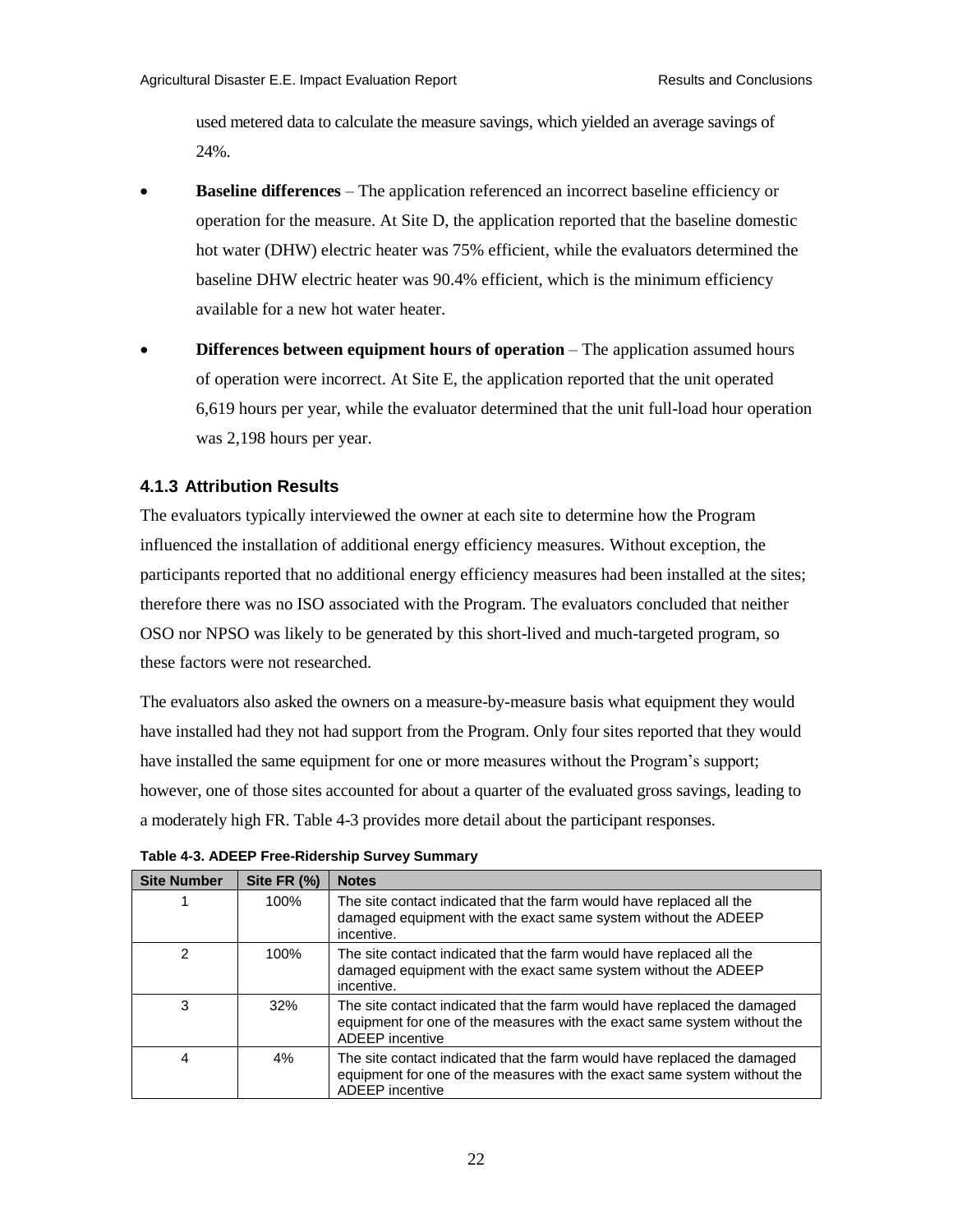The program-level attribution results are summarized in Table 4-4.

<span id="page-30-2"></span>

|  | Table 4-4. ADEEP Attribution Summary |  |
|--|--------------------------------------|--|
|  |                                      |  |

| <b>Program Component</b> | Sites <sup>'</sup> | <b>Sample</b> | FR (%) | ISO (%) | <b>NTGR</b> |
|--------------------------|--------------------|---------------|--------|---------|-------------|
| Electric energy          | 57                 | 20            | 27%    | 0%      | 0.73        |
| Natural gas              |                    |               | $0\%$  | 0%      | 1.00        |

 $1$  Three of the participants installed measures that impacted both electric energy and natural gas consumption.

The moderately high FR along with a lack of SO for this program yielded an NTGR of 0.73 and 1.00 for electricity and natural gas savings, respectively. The electric energy FR and ISO rates

were adopted for the electric demand savings.

#### <span id="page-30-0"></span>**4.1.4 Program Evaluated Net Savings**

The evaluated net savings are the program savings after they have been adjusted for the RR and

the NTGR as follows:

Net savings = Program-reported savings  $\times$  RR  $\times$  NTGR

Table 4-5 shows the overall program evaluated impacts for projects installed through 2013.

<span id="page-30-3"></span>

| Table 4-5. ADEEP Energy Efficiency Program Impacts for Measures Installed from Program Inception |  |
|--------------------------------------------------------------------------------------------------|--|
| through December 31, 2013                                                                        |  |

| <b>Metric</b>                                | <b>Electric Energy</b><br>(kWh) | <b>Natural Gas (MMBtu)</b> |
|----------------------------------------------|---------------------------------|----------------------------|
| A - Reported savings                         | 944.669                         | 4,843                      |
| $B - RR$                                     | 0.54                            | 1.21                       |
| $C$ - Evaluated gross savings $(A \times B)$ | 510,121                         | 5,860                      |
| D - NTGR                                     | 0.73                            | 1.00                       |
| $E$ - Evaluated net savings (C x D)          | 372,389                         | 5,860                      |
| Net savings precision at 90% confidence      | ±35%                            | No sampling error          |

<sup>1</sup>Peak demand savings and fossil fuel savings were estimated to be 18 kW and 790 MMBtu, respectvely.

The Program saved an estimated 790 MMBtu in fossil fuel (diesel and gasoline savings combined) from fuel-switching measures and produced 18 kW in peak demand reductions. There is no RR because the Program did not track other fossil fuel energy nor demand reductions.

## <span id="page-30-1"></span>**4.2 GREENHOUSE EMISSIONS REDUCTIONS**

<span id="page-30-4"></span>The Program's electricity, natural gas, gasoline, and diesel fuel savings reduced  $CO<sub>2</sub>$  emissions as reported in Table 4-6.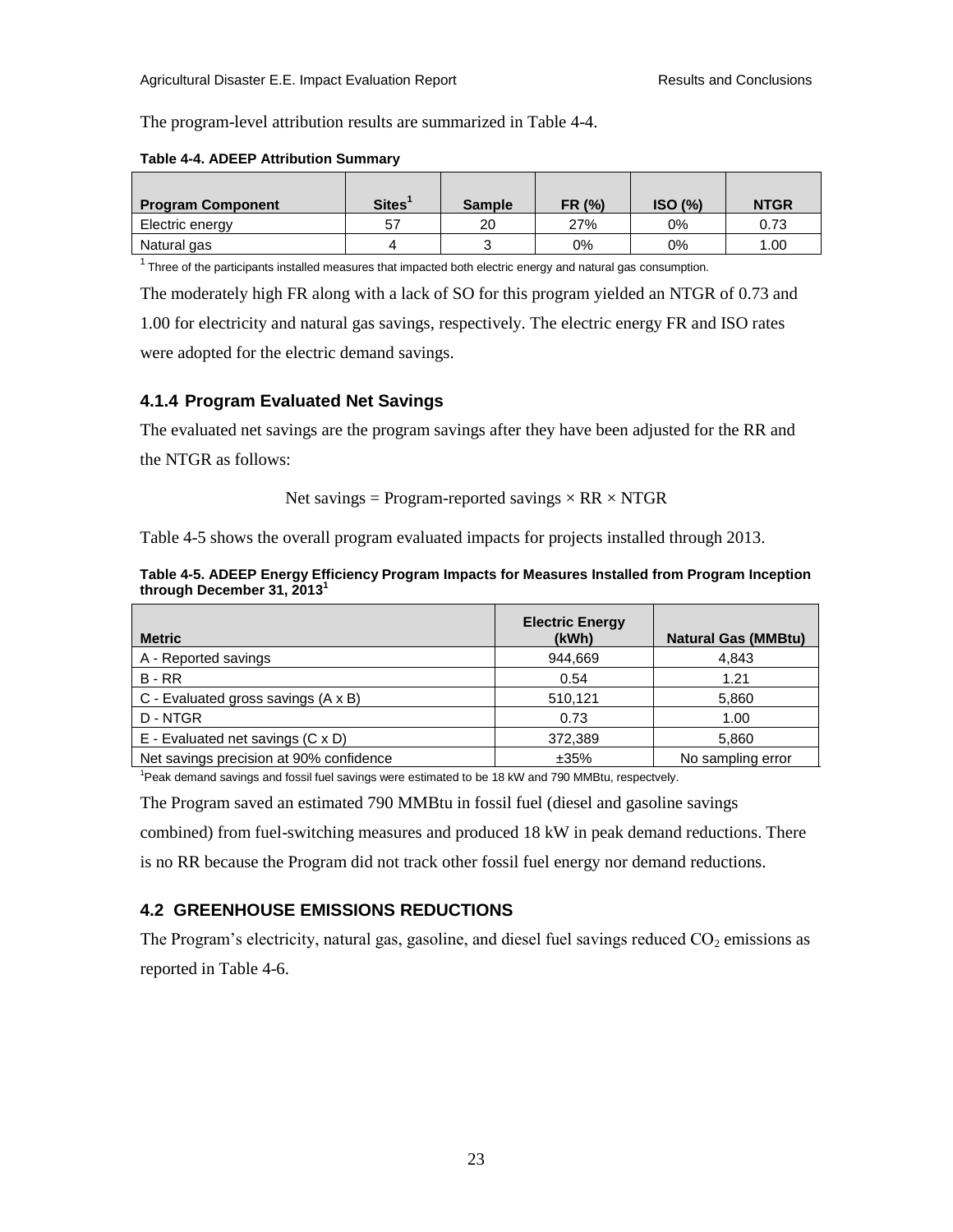| <b>Savings Category</b>         | <b>Program Net</b><br><b>Savings</b> | <b>Conversion Factor</b><br>(Ib of $CO2$ /MMBtu) | CO <sub>2</sub> Reduction (lb) |
|---------------------------------|--------------------------------------|--------------------------------------------------|--------------------------------|
| Electric energy savings (MMBtu) | 3,668 MWh                            | 625.00 lb CO <sub>2</sub> /MWh                   | 230,625                        |
| Natural gas savings (MMBtu)     | 5,726 MMBtu                          | 117.14 lb $CO2$ /MMBtu                           | 670,744                        |
| Fossil fuel savings (MMBtu)     | 790 MMBtu                            | 159.09 lb $CO2$ /MMBtu                           | 125,681                        |
| Total (lbs)                     | 10,185                               | N/A                                              | 1.027,050                      |

#### **Table 4-6. ADEEP CO2 Emissions Reductions**

## <span id="page-31-0"></span>**4.3 ECONOMIC BENEFITS**

During the on-site interviews, the evaluators asked the participants about the role the Program played in returning the farm to production. The interviewers heard repeatedly how important this assistance was to the farms' resumption of normal operation. To quote the feedback given by two farm owners:

"It was a major role; otherwise, we would have gone out of business."

"Without the [Program] money we wouldn't have been able to install anything."

The assistance seemed to be particularly important to the smaller operators. When the evaluators extrapolated the results from the 21 sampled sites to the entire program evaluators they found that approximately 94 employees kept their jobs because of the Program's support. The findings are presented in Table 4-7.

<span id="page-31-1"></span>

| Table 4-7. ADEEP Role in Returning Farms to Production |  |  |
|--------------------------------------------------------|--|--|
|--------------------------------------------------------|--|--|

| <b>Status</b>                                                             | <b>Farms That May</b><br>Have Gone out of<br><b>Business without</b><br>the Program | <b>Farms That Went</b><br><b>Back into Production</b><br><b>Earlier Due to the</b><br><b>Program</b> | <b>Farms for Which the</b><br><b>Program Did Not</b><br><b>Impact the Return to</b><br><b>Production</b> |  |
|---------------------------------------------------------------------------|-------------------------------------------------------------------------------------|------------------------------------------------------------------------------------------------------|----------------------------------------------------------------------------------------------------------|--|
| <b>Sites</b>                                                              |                                                                                     |                                                                                                      |                                                                                                          |  |
| Number of sites (of 21<br>sampled sites)                                  |                                                                                     | 5                                                                                                    | 8                                                                                                        |  |
| <b>Employees</b>                                                          |                                                                                     |                                                                                                      |                                                                                                          |  |
| Average number of employees<br>per sample site                            | 6                                                                                   | 10                                                                                                   | 23                                                                                                       |  |
| Aggregate number of<br>employees at farms<br>participating in the Program | 94                                                                                  | 167                                                                                                  | 170                                                                                                      |  |

 $1$  Excludes a very large participant with 750 employees. This location reported that production was not impacted by the Program.

The Program also played an important role in helping the participating farms to upgrade damaged equipment and to increase production. Most of the farm owners indicated that without the Program they would not have installed the energy efficient equipment, and they would have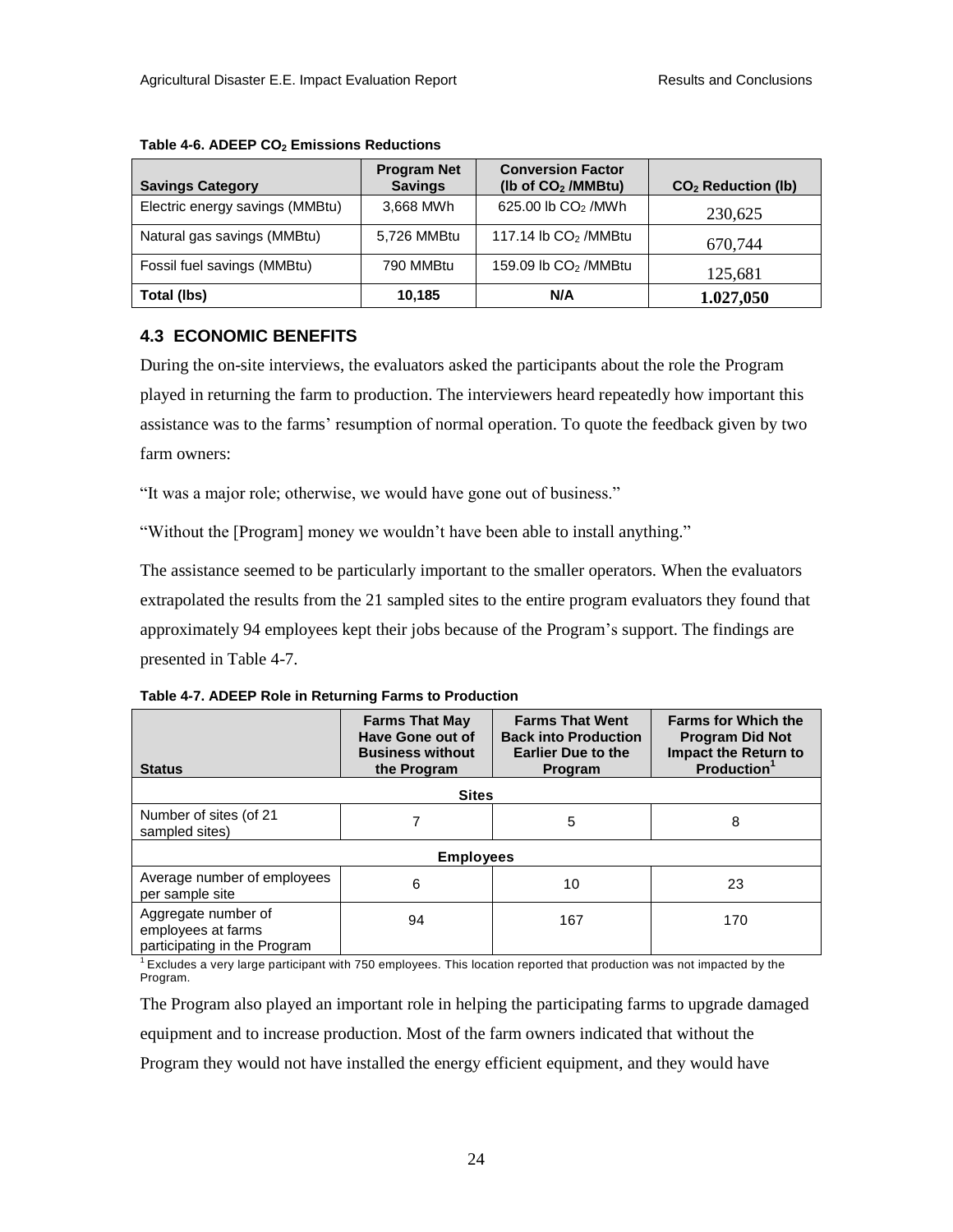either attempted to repair the damaged equipment or installed the lowest-cost alternative available. To quote the feedback given by a particular farm owner:

Yes, the incentive helped us get back in production. We have some other areas that we can now re-shift our resources to. So, we will be able to bring in more livestock (horses for breeding, in our case). . . . We might be hiring one or more people because of more livestock. It should help the business expand.

Six of the owners, or about a third surveyed, reported that the new technology was not only energy efficient but positioned the farms to increase production capacity should they choose to do so in the future. As an example, one owner noted that the improved ventilation technology increased an onion barn's ability to store and cure onions by  $30\% - 40\%$ .

#### <span id="page-32-0"></span>**4.4 CONCLUSIONS AND RECOMMENDATIONS**

The Program's greatest accomplishment may have been returning farms to production in the aftermath of two major storms. About one-third of the owners reported that they might have gone out of business without the Program. Those farms reporting the largest benefits tended to be the smallest operators (in terms of number of employees), and they may have had few other resources to help them weather the loss. The Program was effective in identifying farms in distress and in delivering aid quickly.

The new energy efficient technologies also positioned about one-third of the farms for increased production should the farms choose to do so in the future. As an example, the replacement of conventional ceiling-mounted paddle fans with high-volume, low-speed fans increased ventilation rates permitting onion barns to cure more onions in the same volume of space.

There are no recommendations for improving the Program, since the Program was designed to exist for a short period of time and is no longer open. However, since the ADEEP was derived from the currently active Agricultural Energy Efficiency Program, the evaluators suggest that program staff review the screening criteria for irrigation pumps to ensure they properly account for the savings from any fuel switching.

The evaluators determined that the ADEEP implementation resulted in 372 MWh net electric energy savings and 5,860 MMBtu net natural gas savings as of December 31, 2013. The Program had a relatively low RR of 0.54 for the electric measures, primarily due to a non-standard approach to estimating savings for fuel-switching measures. The natural gas RR was 1.21. The evaluators also determined that the Program had a moderately high FR rate of 27% for electric

25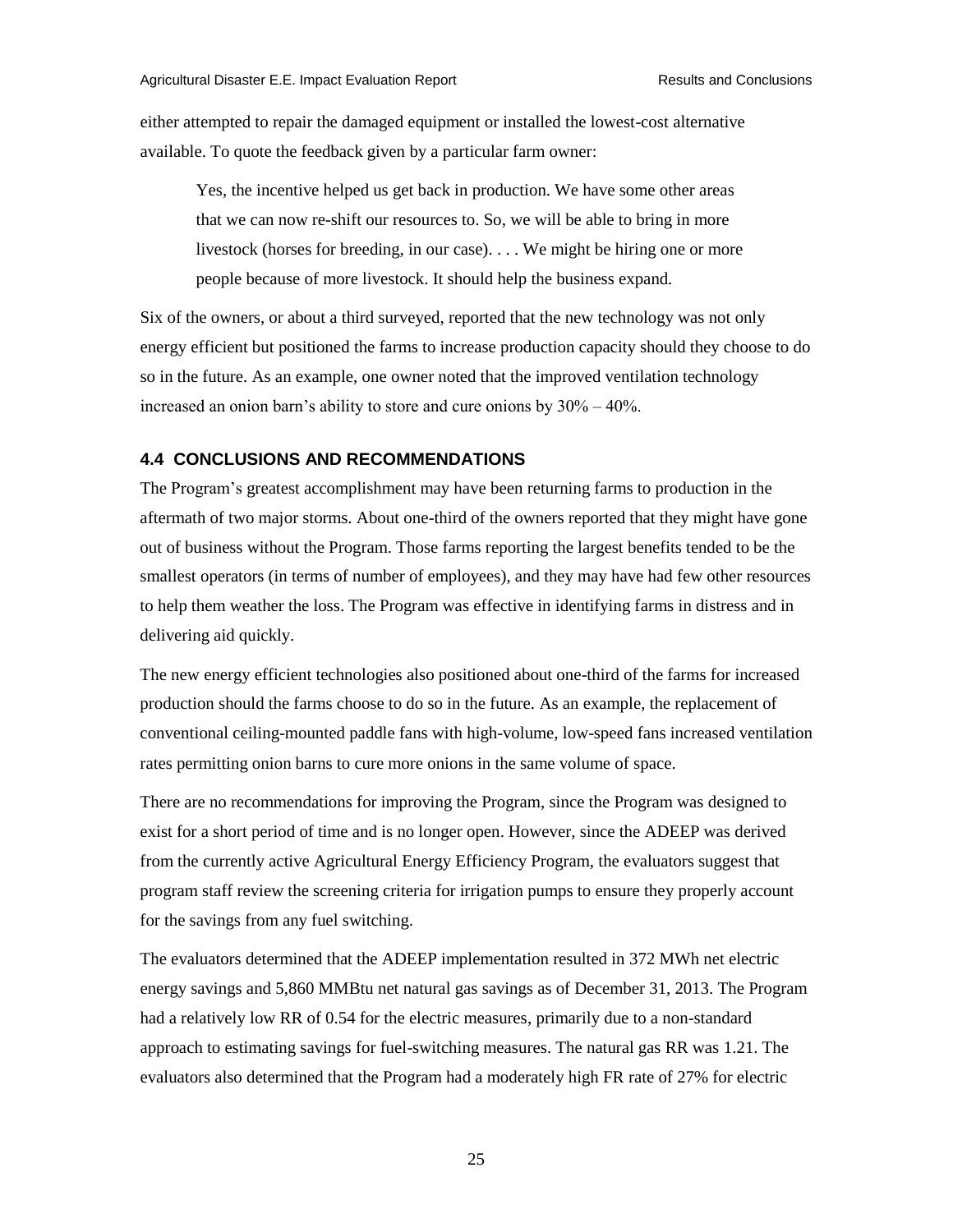measures and was not affected by SO. The Program commensurately reduced greenhouse gas emissions by an estimated 500 tons of  $CO<sub>2</sub>$  annually.

Since the mix of remaining committed measures is similar to the evaluated mix, the evaluators recommend calculating evaluated savings for any additional installed measures by multiplying the reported savings by the RR and NTGR factors presented back in Table 1-1. The precision of the electric savings was  $\pm$  35% at the 90% confidence, where the intention had been to achieve  $\pm 20\%$  precision. However, the variation in site-level RR was higher than had been projected in the design stage.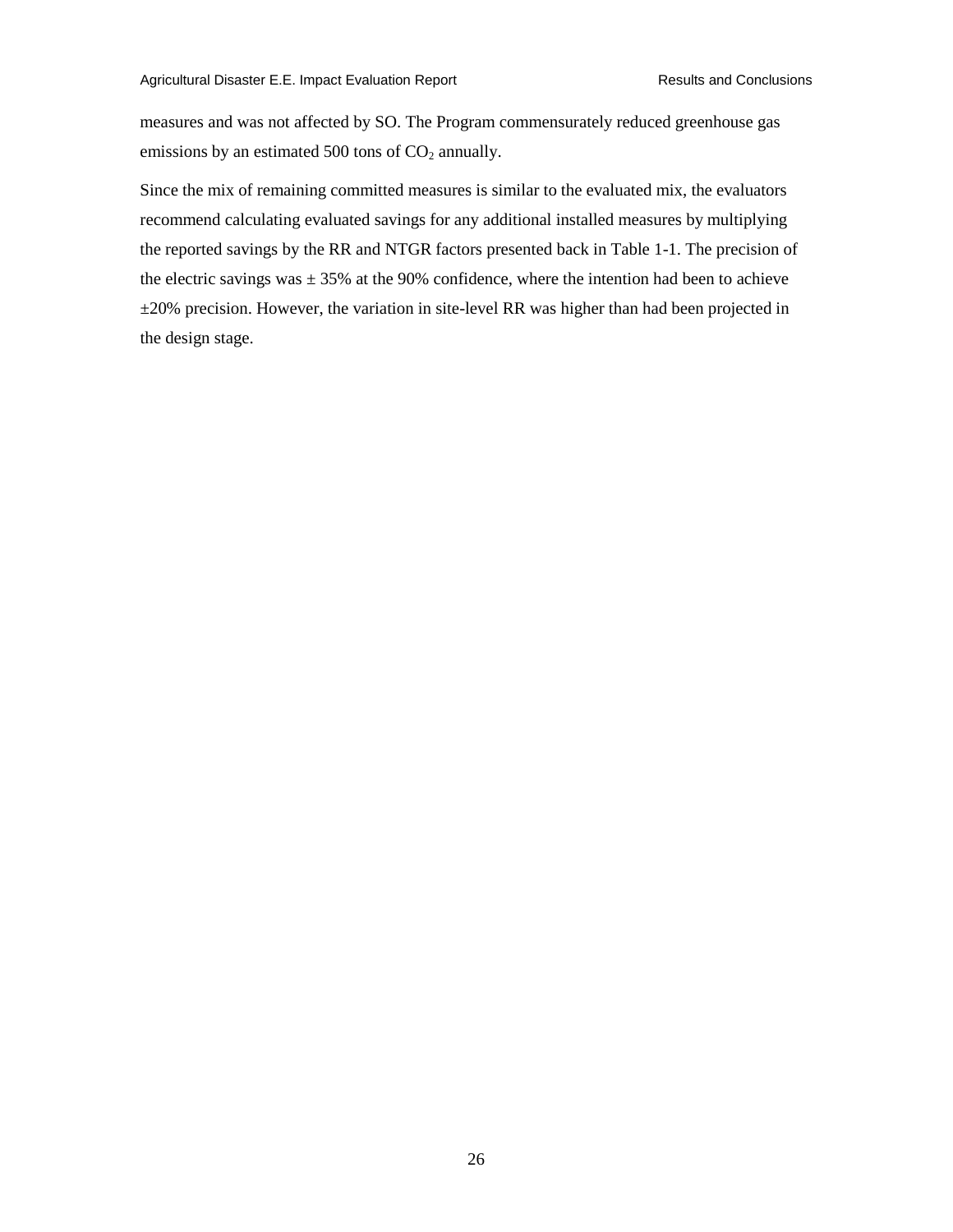#### <span id="page-34-0"></span>**APPENDIX A: GLOSSARY OF TERMS<sup>10</sup>**

- **ADEEP –** the Agricultural Disaster Energy Efficiency Program. The NYSERDA program which is the topic of this impact evaluation.
- **appendix**  $M^{11}$  An appendix to the New York Technical Manual (NYTM) that provides guidance to program administrators (PAs) and evaluators for the use of early replacement baseline versus normal replacement baseline. Appendix M does not directly apply to most of the projects in this evaluation population; however, its guidance will allow evaluators to define preexisting equipment as the evaluation baseline when appropriate.
- **billing analysis**  Estimation of program savings through the analysis of utility consumption records comparing consumption prior to program participation and following program participation. This term encompasses a variety of analysis types, from simple pre/post to complex regressions.
- **census**  All individuals in a group. In evaluations of energy efficiency programs census typically refers to all projects in a stratum of program projects.
- **early replacement**  The replacement of equipment before its effective useful life (EUL) has been reached.
- **error ratio**  In energy efficiency evaluation, the error ratio is a measure of the degree of variance between the reported savings estimates and the evaluated estimates. For a sample, the error ratio is:

$$
er = \frac{\sqrt{\sum_{i=1}^{n} w_i \frac{e_i^2}{x_i^y} \sum_{i=1}^{n} w_i x_i^y}}{\sum_{i=1}^{n} w_i y_i}
$$

where,

l

*n* is the sample size

*wi* is the population expansion weight associated with each sample point *i*

*xi* is the program reported savings for each sample point *i*

 $y_i$  is the evaluated gross savings for each sample point *i*, the constant gamma,  $x = 0.8$ (typically), and the error for each sample point  $e_i = y_i - bx_i$ , where *b* is the program realization rate

**evaluated gross savings** – The change in energy consumption and/or demand that results directly from program-related actions taken by participants in an efficiency program, regardless of why they participated, as calculated by program evaluators.

<sup>&</sup>lt;sup>10</sup> NYSERDA generally follows and uses the terms as defined in the "Northeast Energy Efficiency Partnerships Glossary of Terms", found at

[http://neep.org/uploads/EMV%20Forum/EMV%20Products/EMV\\_Glossary\\_Terms\\_Acronyms.pdf.](http://neep.org/uploads/EMV%20Forum/EMV%20Products/EMV_Glossary_Terms_Acronyms.pdf) This glossary defines those terms absent from the NEEP report or provides more specific definitions to generalized NEEP terms.

 $11$  Appendix M can be found at:

[http://www3.dps.ny.gov/W/PSCWeb.nsf/96f0fec0b45a3c6485257688006a701a/06f2fee55575bd8a852576e4006f9af7/](http://www3.dps.ny.gov/W/PSCWeb.nsf/96f0fec0b45a3c6485257688006a701a/06f2fee55575bd8a852576e4006f9af7/$FILE/Appendix%20M%20final%205-05-2011.pdf)  $\frac{1}{\text{SFIL E/Appendix\%20M\%20final\%205-05-2011.pdf}}$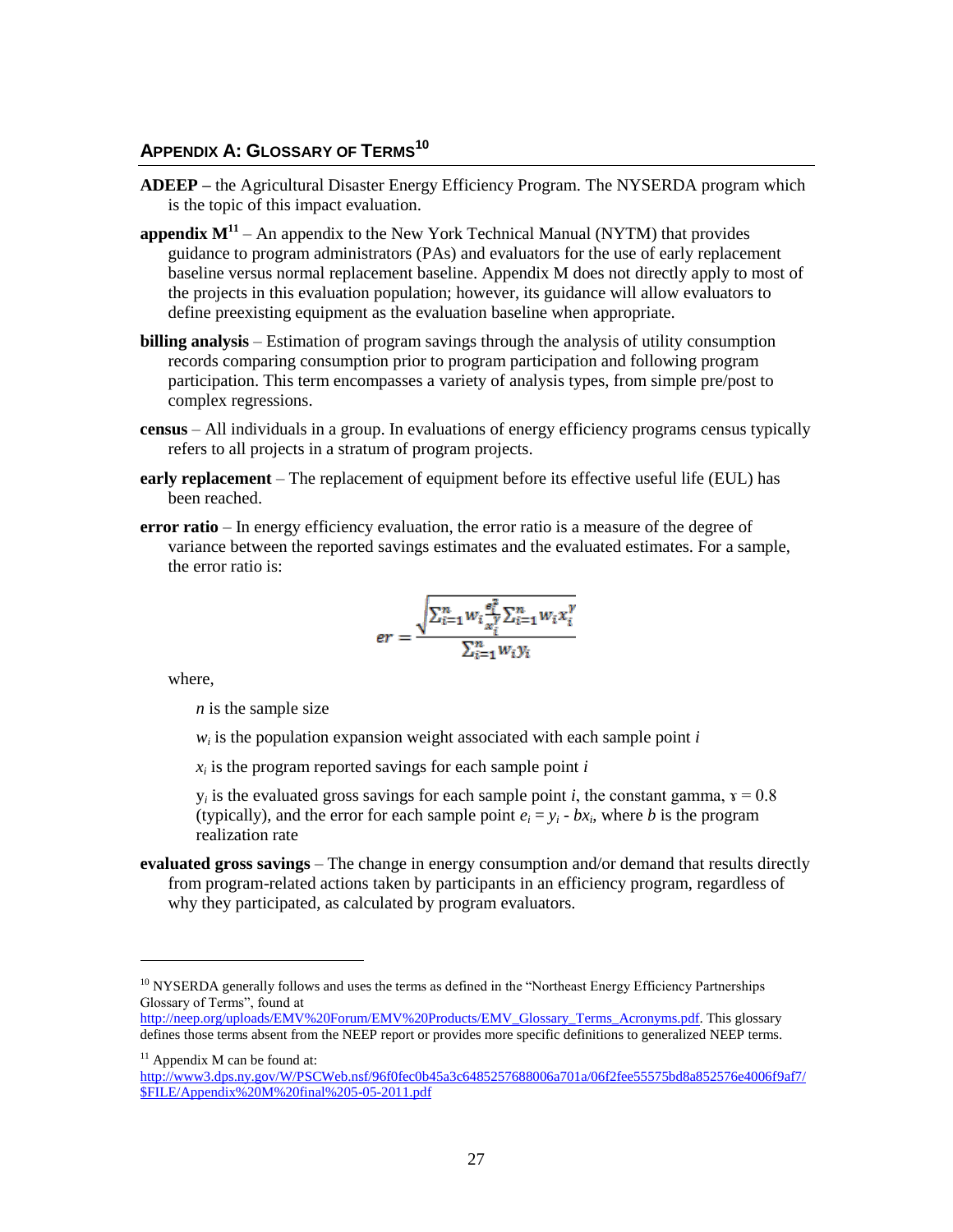- **evaluated net savings** The total change in load that is attributable to an energy efficiency program, as calculated by program evaluators. This change in load may include, implicitly or explicitly, the effects of free drivers, free riders, energy efficiency standards, changes in the level of energy service, and other causes of changes in energy consumption or demand.
- **free rider, free ridership (FR)** A free rider is a program participant who would have implemented the program measure or practice in the absence of the program. Free ridership refers to the percentage of savings attributed to customers who participate in an energy efficiency program but would have, at least to some degree, installed the same measure(s) on their own if the program had not been available.
- **IPMVP Option A** This M&V option involves the partial measurement of isolated equipment affected by the evaluated measure. Relevant equipment variables are spot-measured when possible or stipulated when necessary.
- **IPMVP Option B** This M&V option involves full measurement of the isolated equipment affected by the evaluated measure. No stipulations are allowed. Both short-term and continuous data monitoring are included under Option B.
- **IPMVP Option**  $C This M&V$  option involves the use of utility meters to assess the performance of a total building. Option C addresses measure impacts in aggregate, not individually, if the affected equipment is connected to the same meter.
- **IPMVP Option D** This M&V option involves the use of computer modeling to determine facility or equipment energy use. Option D requires calibration with actual utility consumption data for either the pre-project or post-project period.
- **measure adoption rate (MAR)**  $A$  ratio that quantifies the percentage of ERP-recommended savings that customers chose to adopt after the MPP had ceased involvement in the project.
- **net savings**  The total change in load that is attributable to an energy efficiency program. This change in load may include, implicitly or explicitly, the effects of spillover, free riders, energy efficiency standards, changes in the level of energy service, and other causes of changes in energy consumption or demand.
- **net to gross, net-to-gross ratio (NTG, NTGR)** The relationship between net energy and/or demand savings – where net is measured as what would have occurred without the program, what would have occurred naturally – and gross savings (often evaluated savings). The NTGR is a factor represented as the ratio of net savings actually attributable to the program divided by program gross savings. For NYSERDA programs the NTGR is defined as 1 minus free ridership plus spillover.
- **nonparticipants/nonparticipating**  Any customer or contractor who was eligible but did not participate in the program under consideration. Nonparticipating contractors can include contractors that have never participated in the program and contractors that formerly participated, prior to the year(s) being evaluated, but have not participated since then.
- **normal replacement**  The replacement of equipment that has reached or passed the end of its measure-prescribed EUL.
- **population expansion weight**  The total number of units in a population divided by the number of units in the sample.
- **realization rate (RR)** The ratio of the evaluated gross savings to the Program's reported savings. The RR represents the percentage of program-estimated savings that the evaluator estimates as being actually achieved based on the results of the evaluation M&V analysis. The RR calculation for electric energy for a sampled project is shown below: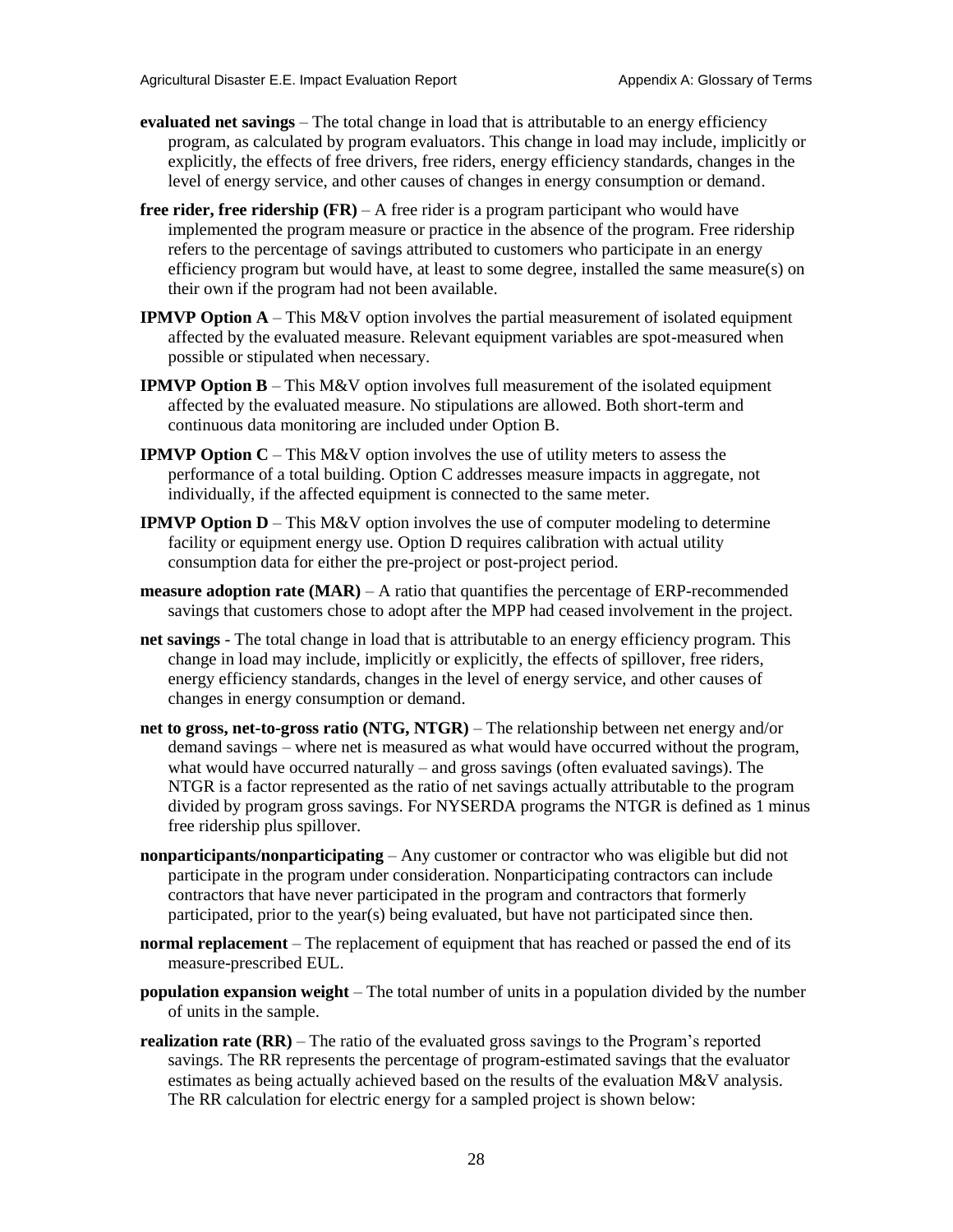$$
RR = \frac{kWh_{evaluation}}{kWh_{program}}
$$

where,

 $\overline{RR}$  is the realization rate

 $kWh$ <sub>avaluation</sub> is the evaluation M&V kWh savings (by evaluation M&V contractor)

 $kWh_{\text{vrogram}}$  is the kWh savings claimed by program

**relative precision** – Relative precision reflects the variation due to sampling as compared to the magnitude of the mean of the variable being estimated. It is a normalized expression of a sample's standard deviation from its mean. It represents only sampling precision, which is one of the contributors to reliability and rigor, and should be used solely in the context of sampling precision when discussing evaluation results.

 Relative precision is calculated as shown below. It must be expressed for a specified confidence level. The relative precision (*rp*) of an estimate at 90% confidence is given below:

$$
rp = 1.645 \frac{sd(\mu)}{\mu}
$$

where,

 $\mu$  is the mean of the variable of interest

sd( $\mu$ ) is the standard deviation of  $\mu$ 

1.645 is the *z* critical value for the 90% confidence interval

For the 90% confidence interval, the error bound is set at 1.645 standard deviations from the mean. The magnitude of the *z* critical value varies depending on the level of confidence required.

- **spillover (SO)** Refers to the energy savings associated with energy efficient equipment installed by consumers who were influenced by an energy efficiency program, but without direct financial or technical assistance from the program. SO includes additional actions taken by a program participant as well as actions undertaken by nonparticipants who have been influenced by the program. Sometimes SO is referred to as "market effects." Market effects are program-induced impacts or program-induced changes in the market. Market effects include impacts over time. These market effects may be current or may occur after a program ends. When market effects occur after a program ends, they are referred to as "momentum" effects or as "post-program market effects." SO is often a narrower definition because it does not include impacts that accrue due to program-induced market structure change and seldom look for effects that occur well after program intervention or effects that occur after a program ends. This evaluation addresses participant inside spillover, participant outside spillover, and nonparticipant spillover, but not the broader definition of program effects within market effects.
	- **inside spillover (ISO)-** Occurs when, due to the project, additional actions are taken to reduce energy use at the same site, but these actions are not included as program savings, such as when, due to the program, participants add efficiency measures to the same building where program measures were installed but did not participate in the program for these measures.